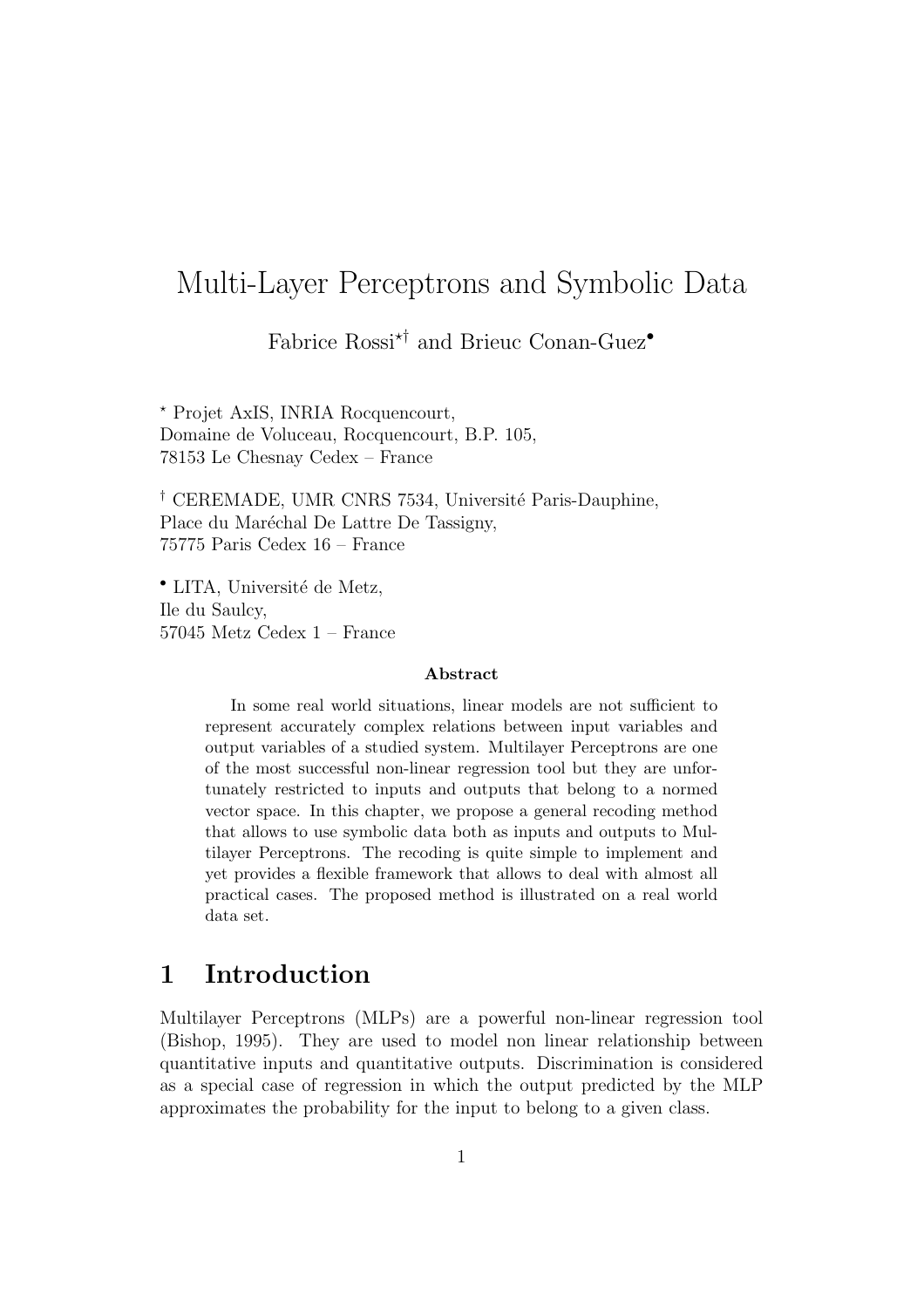Unfortunately, MLPs are restricted to inputs and outputs that belong to a normed vector space such as  $\mathbb{R}^n$  or a functional space (see Rossi and Conan-Guez, 2005; Rossi et al., 2005, for instance). In this chapter, we propose a solution that allows to use MLP for symbolic data both as inputs and as outputs.

## 2 Background

We briefly recall in this section some basic definitions and facts about Multilayer Perceptrons. We refer the reader to Bishop (1995) for a much more detailed presentation of neural networks.

## 2.1 The Multilayer Perceptron (MLP)

A MLP is a flexible and powerful statistical modeling tool based on the combination of simple units called neurons.

More precisely, a neuron with  $n$  real valued inputs is a parametric regression model with  $n + 1$  real parameters given by:  $E(Y|X) = N(X, \alpha)$  $T(\alpha_0 + \sum_{j=1}^n \alpha_j X_j)$ . In this equation, Y is the target variable in R, X is the explanatory variable in  $\mathbb{R}^n$  ( $X_j$  is the j-th coordinate of X),  $\alpha$  is the parameter vector in  $\mathbb{R}^{n+1}$  and T is a fixed nonlinear function called the activation function of the neuron. In this very basic regression model,  $\alpha$  is the only unknown information.

A MLP is obtained by combining neurons into layers and then by connecting layers. A layer simply consists in using several neurons in parallel, in general with the same activation function for all neurons. We build this way a multivariate regression model given by:  $E(Y|X) = H(X, \alpha_1, \ldots, \alpha_p)$ . In this model, Y is now a target variable with values in  $\mathbb{R}^p$ . Each coordinate of Y is modeled by a simple neuron, i.e.  $E(Y_i|X) = T(\alpha_{i,0} + \sum_{j=1}^n \alpha_{i,j} X_j)$ .

We then combine layers by a simple composition rule. Assume for instance that we want to build a multivariate regression model of Y (with values in  $\mathbb{R}^p$ ) on X (with values in  $\mathbb{R}^n$ ). A possible model is obtained with a two layer MLP using  $q$  neurons in its first layer and  $p$  neurons in its second layer. In this situation, the model is given by  $E(Y_i|\tilde{X}) = T_2(\beta_{i,0} + \sum_{k=1}^q \beta_{i,k} Z_k)$ , where the q intermediate variables  $Z_1, \ldots, Z_q$  are themselves given by  $Z_k =$  $T_1(\alpha_{k,0} + \sum_{j=1}^n \alpha_{k,j} X_j)$ . In fact, the  $Z_k$  variables are obtained as outputs from the first layer and used as inputs for the second layer. Obviously, more than two layers can be used.

In this regression model, the activation functions  $T_1$  and  $T_2$  as well as the number of neurons q are known parameters, whereas the vectors  $\alpha$  and  $\beta$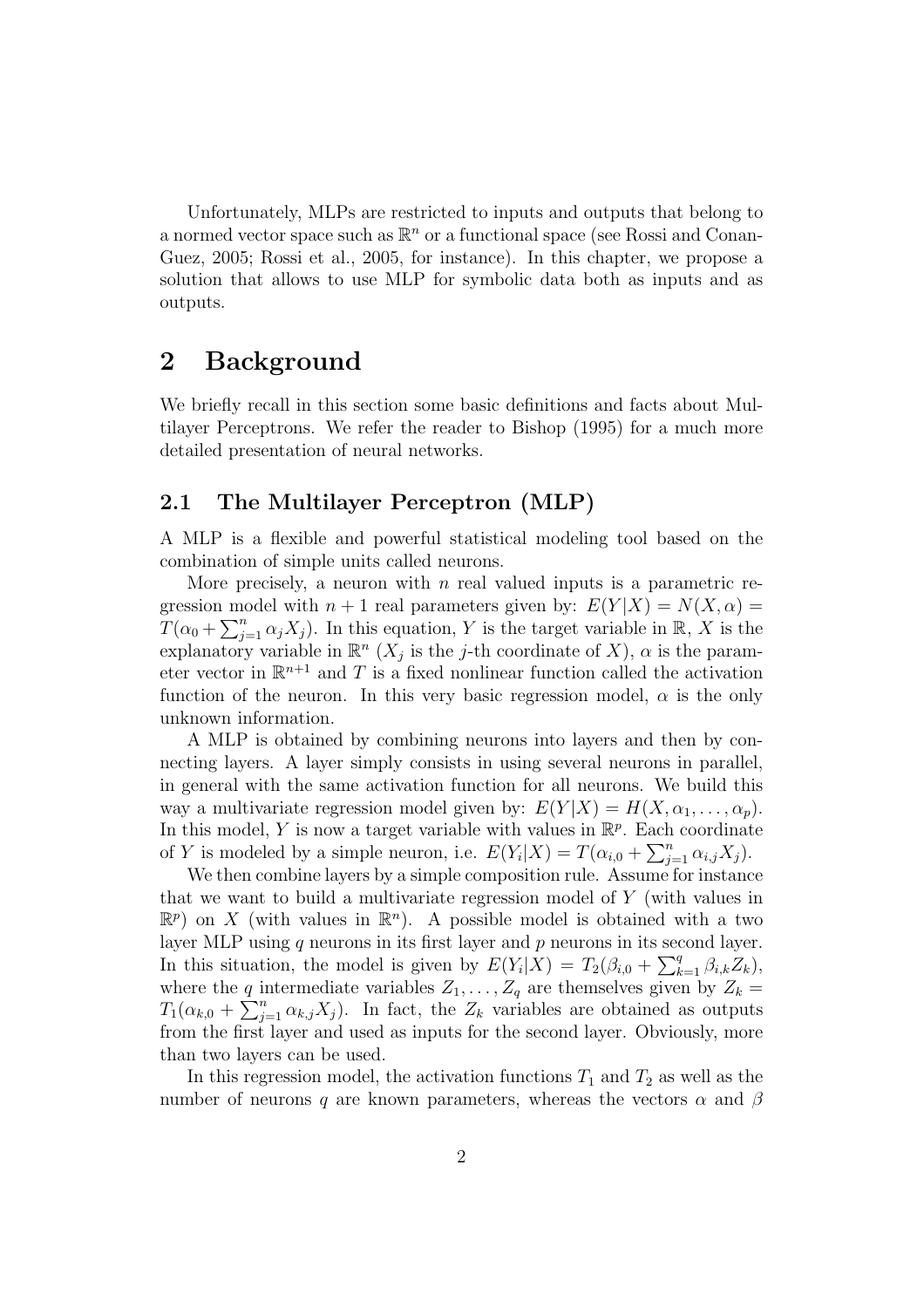have to be estimated using the available data.

### 2.2 Training and model selection

Given a sample of size N,  $(Y^i, X^i)_{1 \leq i \leq N}$  distributed like  $(Y, X)$ , our goal is to build a model that explains  $Y$  thanks to  $X$ , i.e., we want to approximate  $E(Y|X)$ . On a theoretical point, this can be done with a MLP (see for instance White, 1990).

Let us first consider a fixed architecture, that is a fixed number of layers, with a fixed number of neurons in each layer and with a given activation function for each layer. In this situation, we just have to estimate the numerical parameters of the model. Let us call  $w$  the vector of all numerical parameters of the chosen MLP (parameters are also called weights). The regression model is  $E(Y|X) = H(X, w)$ . As  $E(Y|X)$  can be distributed differently from  $H(X, w)$ , it is possible that for all w,  $H(X, w)$  is distinct from  $E(Y|X)$ , therefore, we have to choose w so as to minimize the differences between  $H(X, w)$  and  $E(Y|X)$ . This is done indirectly by choosing an error measure in the target space  $(\mathbb{R}^p)$ , denoted d and by searching for w that minimizes  $\mathcal{E}(w) = E(d(Y, H(X, w))).$ 

In practice, this is done by minimizing the empirical error defined by:

$$
\widehat{\mathcal{E}}_N(w) = \frac{1}{N} \sum_{i=1}^N d(Y^i, H(X^i, w))
$$

This minimization is performed by a gradient descent algorithm, for instance the BFGS method or a conjugate gradient method (see Press et al., 1992; Bishop, 1995).

In practice, we use for  $d$  the quadratic distance or the cross-entropy, depending on the setting: the rational is to obtain a maximum likelihood estimate in cases where there is actually a w such that  $E(Y|X) = H(X, w)$ . See section 3.3 for practical examples of the choice of the error distance in the case of symbolic data.

Unfortunately, even if w is optimal and minimizes  $\widehat{\mathcal{E}}_N(w)$ , the model might be limited because the architecture of the MLP was badly chosen. We have therefore to perform a model selection to choose the number of neurons, and possibly the number of layers and the activation functions. Traditional model selection techniques can be used to perform this task. We can for instance compare different models using an estimation of  $\mathcal{E}(w)$  constructed thanks to k-fold cross-validation, bootstrap, etc. (see Bishop, 1995).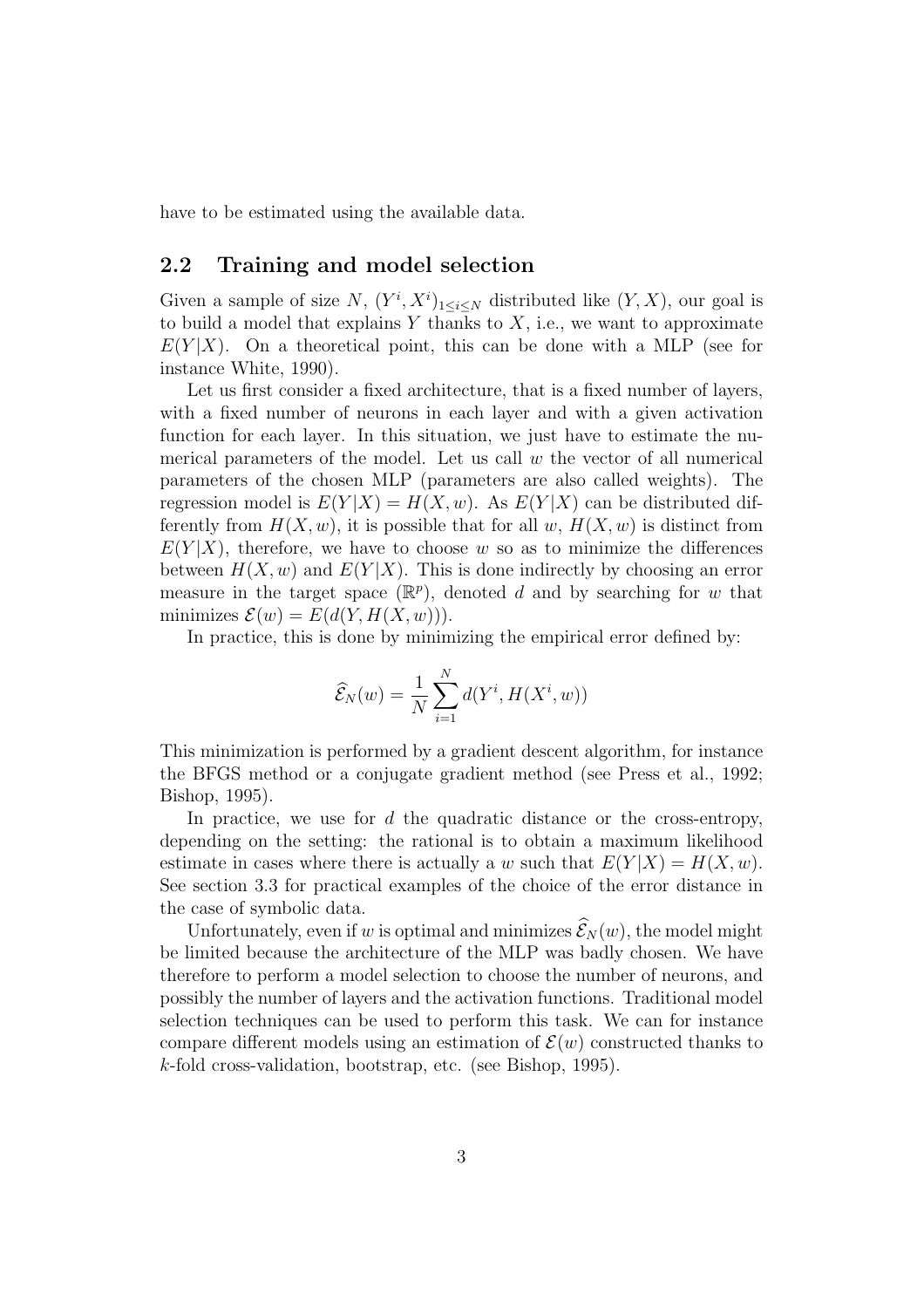## 3 A numerical coding approach

As stated in the introduction, MLPs are restricted to real valued inputs and outputs. Some extensions allow to use functional input (see Rossi and Conan-Guez, 2005; Rossi et al., 2005). Older works have also proposed to use interval valued inputs (see Síma, 1995; Simoff, 1996; Beheshti et al., 1998; see also Rossi and Conan-Guez, 2002, and section 3.4) but there is currently no simple way to deal with symbolic data. In this chapter we propose a numerical coding approach that allows to use MLP on almost arbitrary symbolic data.

## 3.1 Recoding one symbolic variable

In this section, we present a numerical coding scheme for each type of variables. Single valued variables are first considered (quantitative and categorical variables), then we focus on symbolic variables:

#### • Quantitative single valued variable

Obviously, we don't have to do any recoding for a quantitative single valued variable as this is a standard numerical variable.

#### • Categorical single valued variable

Values of a categorical single valued variable are categories (also called modalities). Let  $\{A_1, \ldots, A_m\}$  be the list of those categories. A categorical single valued variable is recoded thanks to the traditional disjunctive coding, as summarized in the following table:

| $A_1$ |               | is recoded as $(1, 0, 0, , 0)$ |
|-------|---------------|--------------------------------|
| $A_2$ | is recoded as | $(0, 1, 0, \ldots, 0)$         |
|       |               |                                |
|       |               |                                |
|       |               | is recoded as $(0, 0, , 0, 1)$ |

Therefore, we replace the considered categorical single valued variable by m numerical variables. It should be noted that if it exists an order between modalities (if we have  $A_1 \leq A_2 \ldots \leq A_m$ ), the disjunctive coding scheme is not well adapted to the problem nature. In such case, a standard numerical coding, where each modality is replaced by its rank  $(A_i \rightarrow i)$ , should be considered. We obtain this way a numerical variable.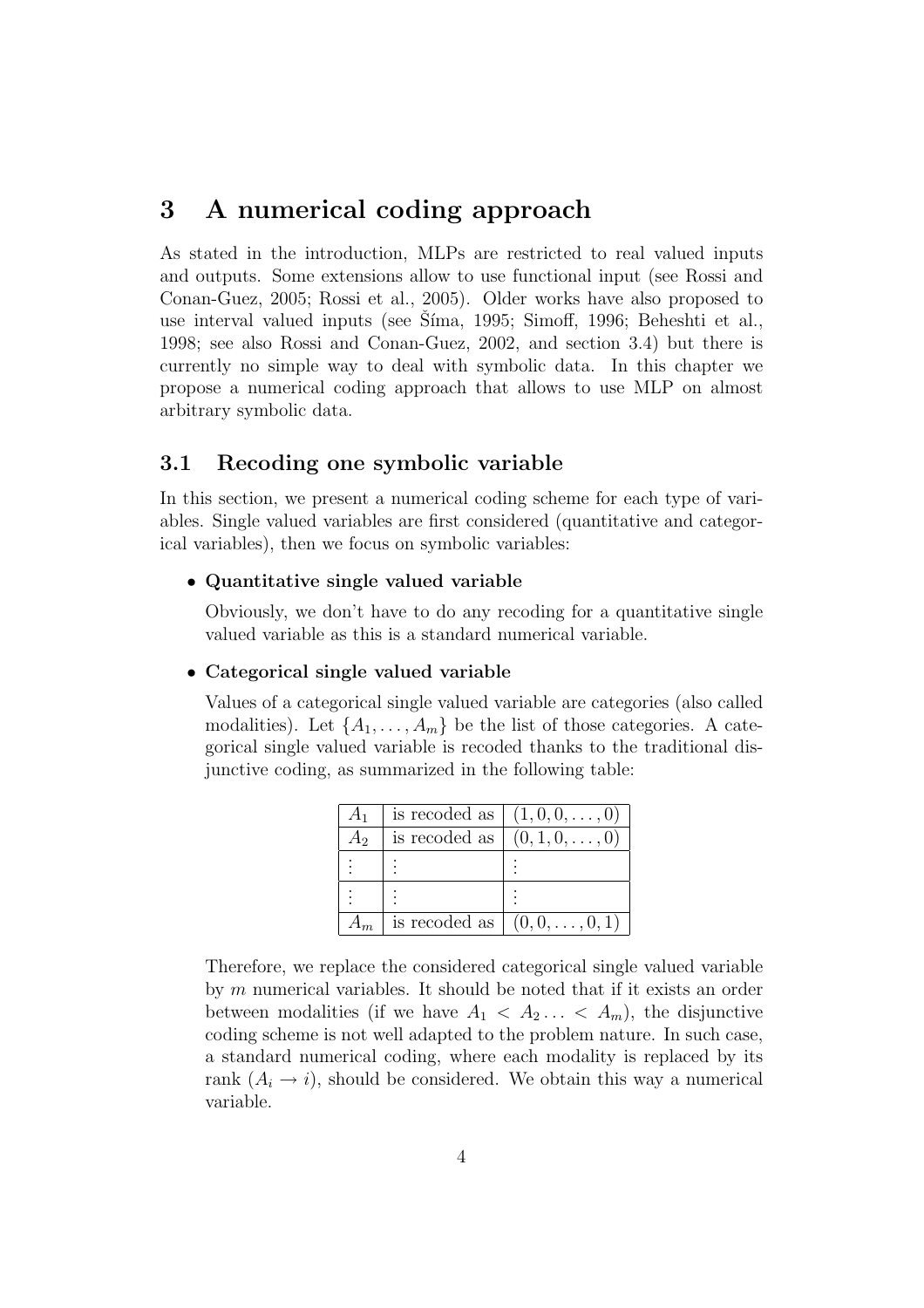#### • Interval variable

An interval variable is described by a pair of extreme values, that is  $[a, b]$ . We replace one interval variable by two quantitative single valued variables, respectively  $\mu = \frac{a+b}{2}$  $\frac{+b}{2}$  (the mean of the interval) and  $\delta = b-a$ , the length of the interval (we refer to this coding as the "mean and length coding"). On a statistical point of view, it is better to use  $\log \delta$ rather than  $\delta$  directly, but some symbolic data include zero length intervals and it is therefore not always possible to use the logarithmic representation (see section 3.3). Another possibility is to recode [a, b] as a and b, considered as quantitative single valued variable (this is the "bound based coding").

#### • Categorical multi-valued variable

Categorical multi-valued variables are generalizations of categorical single valued variables for which the value of the variable is no more a category but a subset of the set of categories. We use exactly the same coding strategy as above  $(m$  numerical variables), but we allow several 1 for a given variable, one in each column corresponding to a category in the subset. For instance,  $\{A_1, A_3\}$  is recoded as  $(1, 0, 1, 0, \ldots, 0)$ .

#### • Modal variable

Modal variables are generalizations of categorical multi-valued variables for which each category has a weight. We use again the  $m$  variables coding but we use the weights of the modalities rather than 0 and 1's.

### 3.2 Recoding the inputs

Input data are recoded as explained in the previous section, but additional care is needed. It is indeed well known that MLP inputs must be centered and scaled before being considered for training in order to avoid numerical problems in the training phase (when we minimize  $\widehat{\mathcal{E}}_N(w)$ ). Moreover, this preprocessing must be compatible with the initialization strategy used by the minimizing algorithm. Indeed, all gradient descent algorithms are iterative: we start from a randomly chosen solution candidate  $w_0$  and we improve its quality iteratively. In general,  $w_0$  uses small initial values and it is important to be sure that the MLP inputs will belong to the same approximate range of values. It is therefore important to apply centering and scaling to the recoded inputs before the training.

Moreover, it is very common in practice to use regularization in order to improve the quality of the modeling performed by the MLP (and to avoid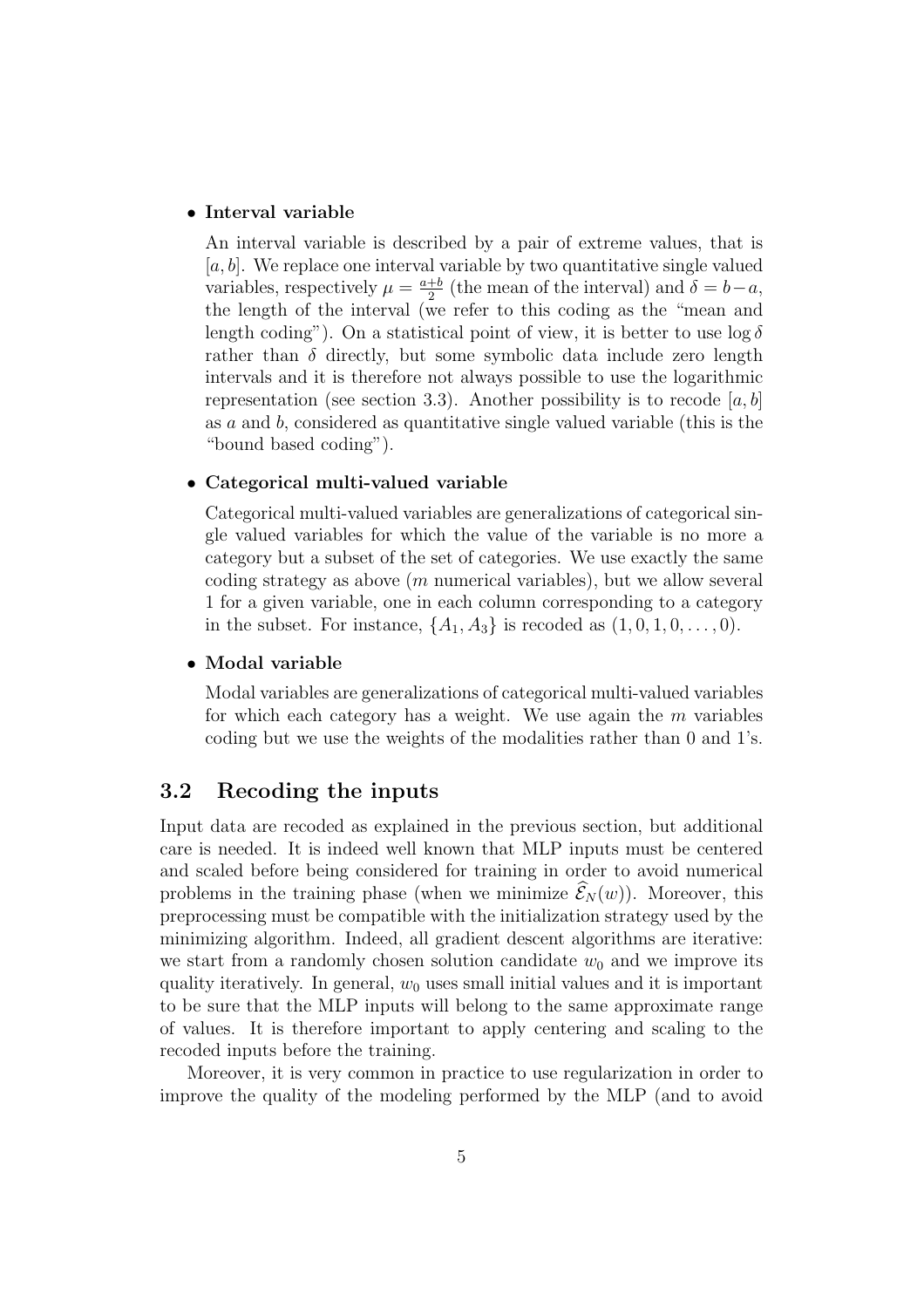over-fitting see Bishop, 1995). This is done by minimizing a new error function  $\widehat{\mathcal{R}}_N(w)$  rather than the standard error  $\widehat{\mathcal{E}}_N(w)$ . The rational of this new error is to penalize complex models. This can be done for instance thanks to the following error function:

$$
\widehat{\mathcal{R}}_N(w) = \widehat{\mathcal{E}}_N(w) + \sum_{j=1}^t \lambda_j w_j^2.
$$
 (1)

In this equation,  $\lambda_j$  is a penalty factor for weight j and is called the **weight** decay parameter for weight  $j$ . Its practical effect is to restrict the allowed variation for this weight: when  $\lambda_j$  is small, the actual value of  $w_j$  has almost no effect on the penalty term included into  $\mathcal{R}_N(w)$  and therefore this weight can take arbitrary values. On the contrary, when  $\lambda_j$  is big,  $w_j$  must remain small.

In general, we use only one value and  $\lambda_i = \lambda$  for all j, but in some situations, we use one penalty term per layer (the optimal value of the weight decay parameters is determined by the model selection algorithm). In our situation, the recoding scheme introduces some problems. Indeed, a categorical variable with a lot of categories is translated into a lot of variables. This means that the corresponding numerical parameters will be heavily constrained by the weight decays. Therefore, the recoding method introduces arbitrary differences between variables when we consider them on a regularization point of view. In order to avoid this problem, we normalize the decay parameter.

Let us consider for instance a categorical single valued variable with 5 categories translated into 5 variables  $X_1, \ldots, X_5$ . For each neuron in the first layer, we have 5 corresponding weights, for instance  $w_{1,1}, \ldots, w_{1,5}$  for the first neuron,  $w_{2,1}, \ldots, w_{2,5}$  for the second neuron, etc. The corresponding penalty is  $\widehat{\mathcal{R}}_N(w)$  is normally  $\lambda \sum_{k=1}^q \sum_{i=1}^5 w_{k,i}^2$ , if there are q neurons in the first layer and if we use only weight decay for the whole layer. We propose to replace this penalty by  $\frac{1}{5}\lambda \sum_{k=1}^{q} \sum_{i=1}^{5} w_{k,i}^2$ , that is we divide the weight decay parameter used for each variable corresponding to the recoding of a categorical single valued variable by the category number of this variable.

We use the same approach for extension of the categorical type, i.e. the categorical multi-valued and the modal types. We don't modify the weight decay for interval variables as they really are comparable to two variables: for instance, modifying one and not the other is meaningful, which is not the case for categorical and modal variables.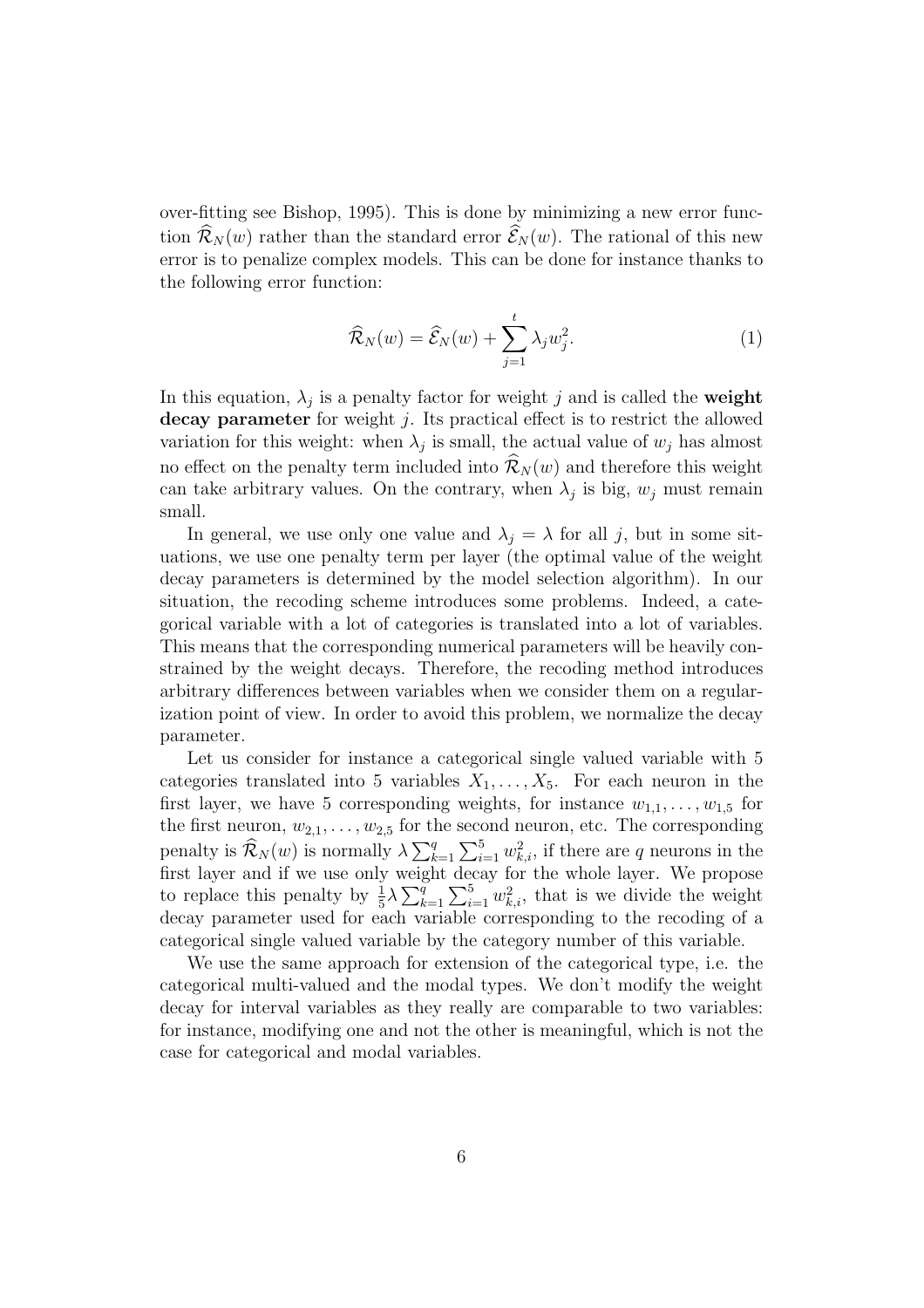## 3.3 Recoding the outputs

Output data are recoded as explained in section 3.1, but additional care is again needed. First of all, a noise model has to be chosen in order to justify the use of an error measure d. More precisely, while any error measure with derivatives can be used, it is very important to model the way Y behaves around  $E(Y|X)$  so as to obtain sensible estimation of w, the weight vector. Given a model of Y (for instance Gaussian with known variance and mean given by  $E(Y|X)$ , i.e., the output of the MLP), we can choose an error measure that leads to a maximum likelihood estimate for w: in the case of numerical output, using a quadratic error corresponds to assuming that the noise is Gaussian, which is sensible.

Second of all, some constraints must be enforced on the outputs of the MLP so as to obtain valid symbolic values: the length of an interval must be positive, the sum of values obtained for a modal variable must be one, etc.

For non numerical variables, the situation is quite complex. Let us review the different cases:

#### • Interval variable

We have here both a noise problem and a consistency problem. Indeed, while the mean of an interval can be arbitrary, this is not the case of its length that must be positive. Therefore, the output neuron that model the length variable obtained by recoding an interval must use an activation function that produces only positive values. Moreover, while it is sensible to assume that the noise is Gaussian for the mean of the target interval leading to a quadratic error measure for the corresponding output, this assumption is not valid for the length.

A simple solution can be applied to symbolic data in which there is no zero length interval. In this situation, rather than recoding  $[a, b]$ into two variables  $\mu = \frac{a+b}{2}$  $\frac{1}{2}$  and  $\delta = b - a$ , we replace  $\delta$  by  $l = \log \delta$ . With this transformation, we can use a regular activation function and model the noise as Gaussian on *l*. Therefore, the error measure can be the quadratic distance.

Unfortunately, this recoding is not possible for degenerate intervals  $([a, a])$  which might be encountered. In this kind of situation, we have to use an adapted activation function and to choose a model for the variability of  $\delta$ . A possibility is to use a Gamma distribution (or one of its particular cases such as the exponential distribution or a Chi-square distribution). This implies the use of a specific error measure.

The case of a bound based recoding is similar. If we recode  $[a, b]$  into two variables a and b, we have to ensure that  $b \geq a$ . There is no direct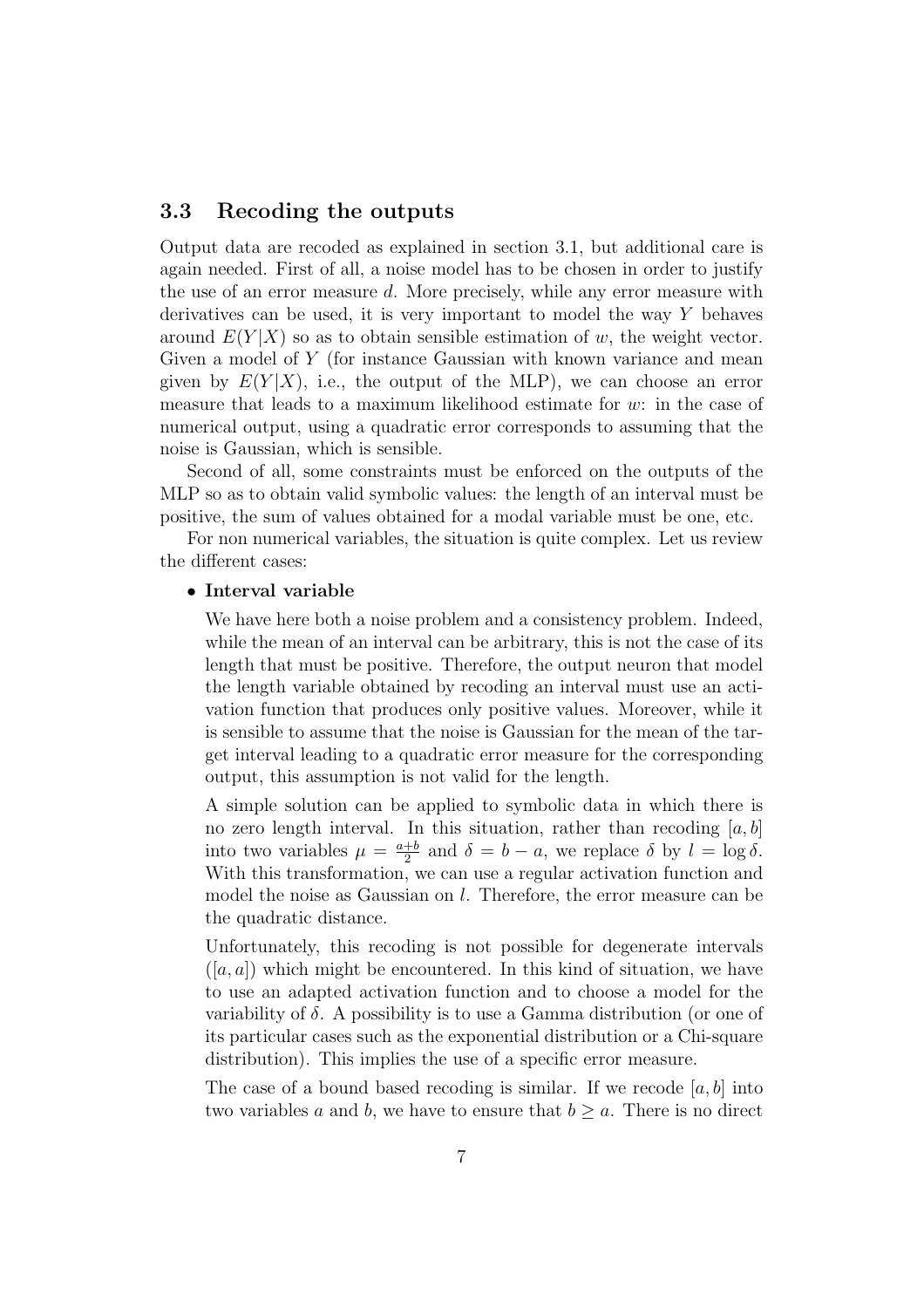solution to this problem and we have to rely on specific activation functions. It is therefore simpler to use the mean and length based recoding for output variables.

#### • Categorical single valued variable

This case has been already studied by the neural community because it corresponds to a supervised classification problem. Indeed, when we want to classify inputs into classes  $A_1$  to  $A_m$ , we build a prediction function that maps an input into a label chosen in the set  $\{A_1, \ldots, A_m\}$ . This can be considered similar to the construction of a regression for a categorical single valued target variable with values in  $\{A_1, \ldots, A_m\}$ .

In order to train a MLP, we must be able to calculate the gradient of  $\mathcal{E}_N(w)$  and therefore, the activation functions must be derivable. As a consequence, a MLP cannot directly output labels. Of course, we will use the disjunctive coding proposed in section 3.1, but the MLP will seldom output exact 0 and 1. Therefore, we will interpret outputs as probabilities.

More precisely, let us assume that the target variable  $Y$  is categorical single valued, with values in  $\{A_1, \ldots, A_m\}$ . It is therefore translated into m variables  $Y_1, \ldots, Y_m$  with values in  $\{0, 1\}$  and such that  $\sum_{i=1}^{m} Y_i = 1$ . Then the last layer of the MLP must have m neurons. Let us call  $T_1, \ldots, T_m$ , the outputs of the last layer. Using a *softmax* activation function (described below and in Bishop, 1995), we can insure that  $T_i \in [0,1]$  for all i and that  $\sum_{i=1}^m T_i = 1$ . The natural interpretation for those outputs is probabilistic:  $T_i$  approximates  $P(Y = A_i | X)$ .

The model for the recoded variable is normally  $E(Y_i|X) = T_i = T(\beta_{i,0} +$  $\sum_{k=1}^{q} \beta_{i,k} Z_k$ , where  $Z_1, \ldots, Z_q$  are outputs from the previous layer. In order to build the *softmax* activation function, we introduce  $U_i =$  $\beta_{i,0} + \sum_{k=1}^{q} \beta_{i,k} Z_k$  and we define  $T_i$  by:

$$
T_i = \frac{\exp(U_i)}{\sum_{j=1}^m \exp(U_j)}
$$

This activation function implies that  $T_i \in [0,1]$  and that  $\sum_{i=1}^{m} T_i = 1$ . Using the probabilistic interpretation, it is easy to build the likelihood of  $(T_1, \ldots, T_m)$  given the observation  $(Y_1, \ldots, Y_m)$ . It is obviously:

$$
\prod_{i=1}^m T_i^{Y_i}
$$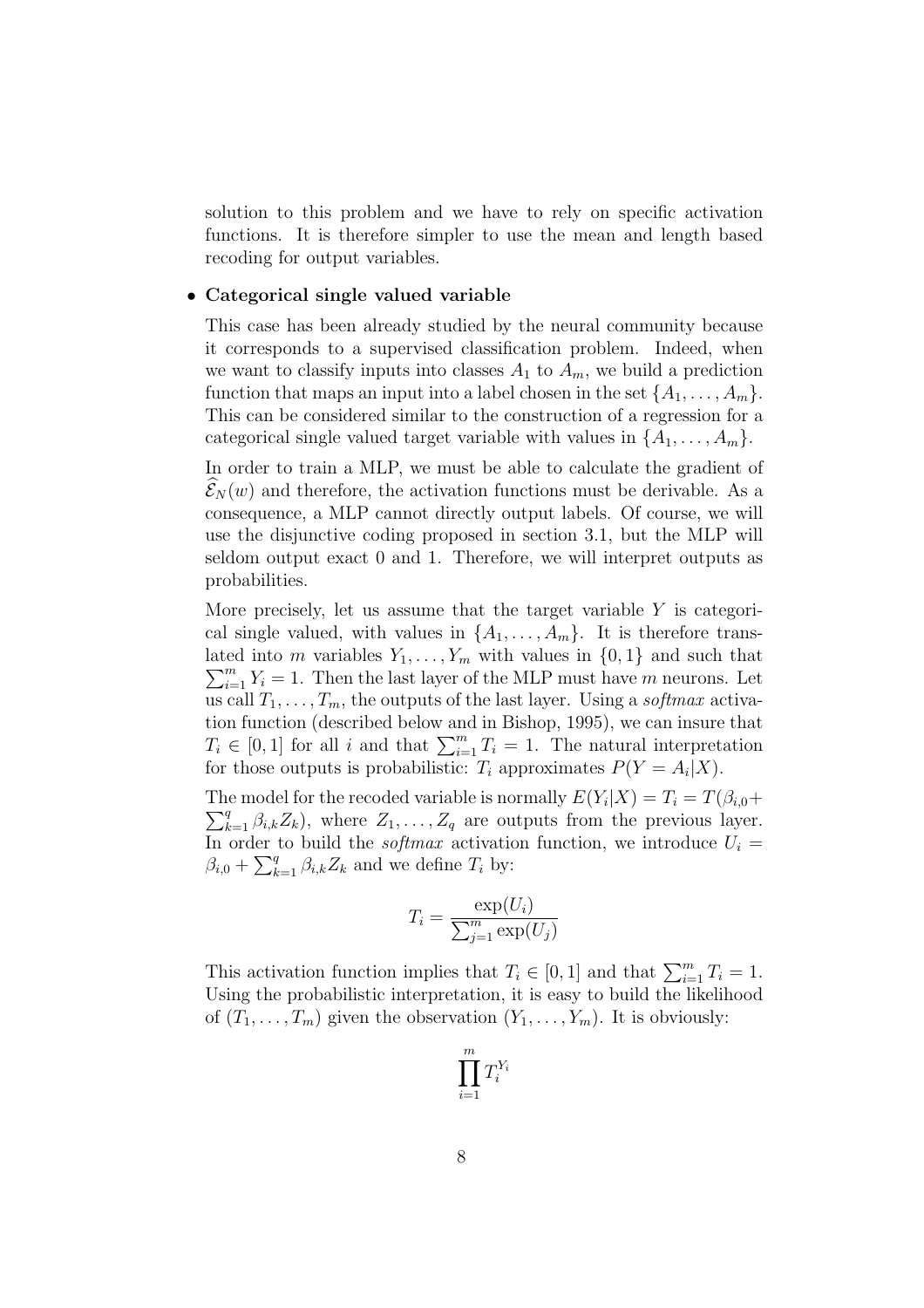The maximum likelihood principle leads to the minimization of the following quantity:

$$
d(Y,T) = -\sum_{i=1}^{m} Y_i \ln T_i
$$

The corresponding distance is the cross-entropy, which should therefore be used for nominal output.

To summarize, when we have a categorical single valued output variable with  $m$  categories:

- we use the disjunctive coding to represent this variable as  $m$  numerical variables;
- we use a *softmax* activation function for the corresponding m output neurons;
- we use the cross-entropy distance to compare produced values to desired outputs;
- the actual output of the MLP can be either considered directly as a model variable, or transformed into a categorical single valued variable by using a probabilistic interpretation of the outputs to translate numerical values into the most likely label.

#### • Categorical multi-valued variable

The case of categorical multi-valued variable is a bit more complex because such a variable does not contain a lot of information about the underlying data it is summarizing. Indeed if we have for instance a value of  $\{A_1, A_3\}$ , it does not mean that  $A_1$  and  $A_3$  are equally likely. Therefore, we use a basic probabilistic interpretation: we assume that categories are conditionally independent knowing X.

That said, the practical implementation is very close to the one used for categorical single valued variables. Let us indeed consider a categorical multi-valued target variable Y, with values in  $\{A_1, \ldots, A_m\}$ . It is translated into m variables  $Y_1, \ldots, Y_m$  with values in  $\{0, 1\}$  (the constraint  $\sum_{i=1}^{m} Y_i = 1$  is no more valid). As for a nominal variable, we call  $T_1, \ldots, T_m$ , the outputs of the last layer of the MLP. We use an activation function such that  $T_i \in [0,1]$ , for instance the logistic activation function:

$$
T(x) = \frac{1}{1 + \exp(-x)}
$$

Then,  $T_i$  is interpreted as the probability that category  $A_i$  appears in Y. Given that categories are assumed independent, the likelihood of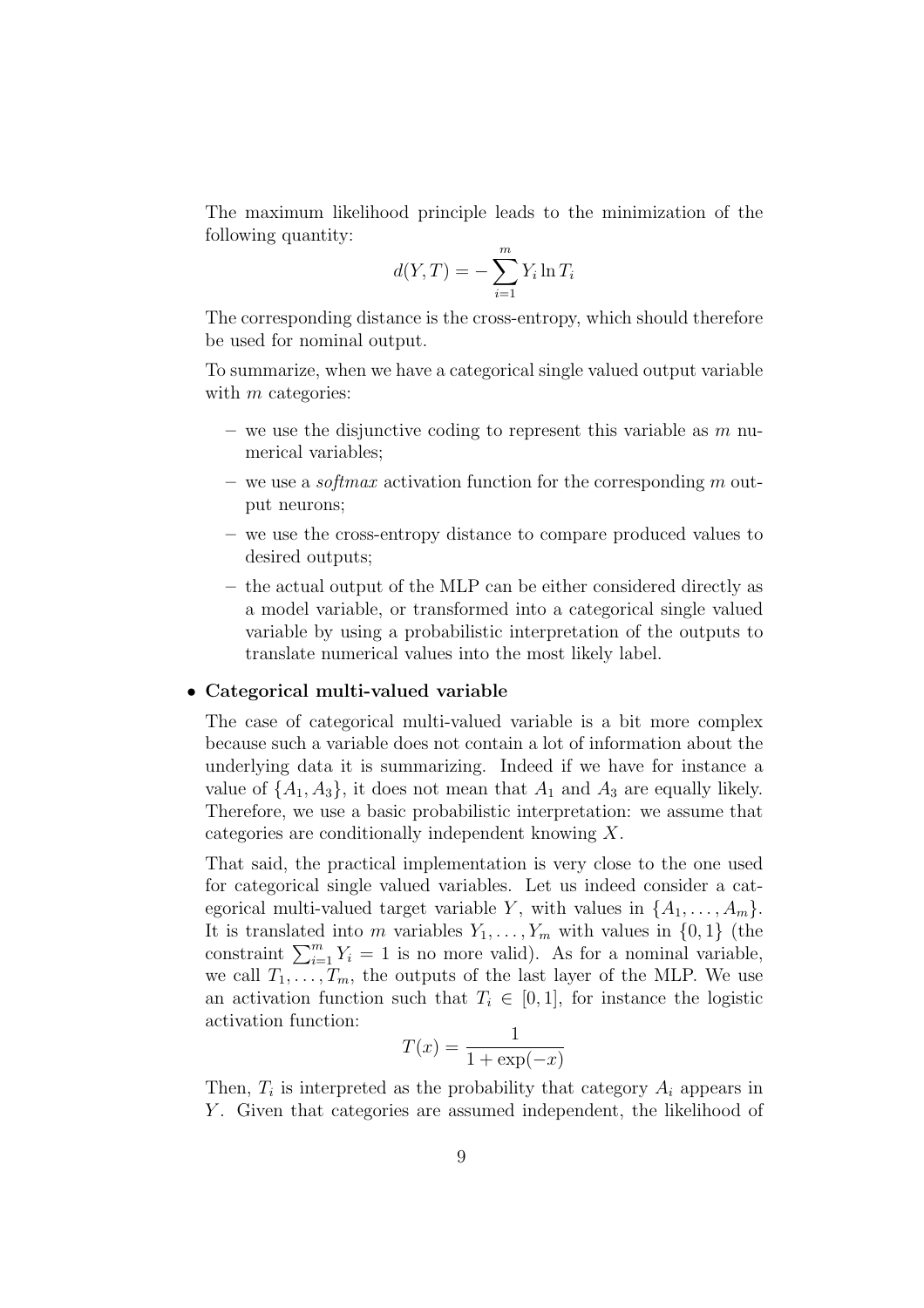$(T_1, \ldots, T_m)$  given the observation  $(Y_1, \ldots, Y_m)$  is again:

$$
\prod_{i=1}^m T_i^{Y_i}
$$

As for a categorical single valued variable, the maximum likelihood estimation is obtained by using the cross-entropy error distance.

To summarize, when we have a categorical multi-valued output variable with  $m$  categories:

- we use the  $0/1$  coding to represent this variable as m numerical variables;
- we use an activation function with values in  $[0, 1]$  for the corresponding  $m$  output neurons;
- we use the cross-entropy distance to compare produced values to desired outputs;
- we use a probabilistic interpretation of the outputs: we consider that categories  $A_i$  belongs to the categorical multi-valued output if and only if  $T_i > 0.5$ .

#### • Modal variable

The case of modal variable can be handled almost exactly as the one of a categorical single valued variable. Let us consider indeed a modal variable with support  $\mathcal{A} = \{A_1, \ldots, A_m\}$ . It is described by a vector of  $\mathbb{R}^m$ ,  $(p_1, \ldots, p_m)$  with the following additional constraints:

$$
- p_i \in [0, 1] \text{ for all } i;
$$

$$
- \sum_{i=1}^{m} p_i = 1.
$$

A modal variable must be interpreted as a probability distribution on A. It is recoded by the vector  $(p_1, \ldots, p_m)$ . Unfortunately, we don't know exactly how the probability distribution has been built. As symbolic descriptions are often summaries, we will assume here that  $l$ micro-observations with values in  $A$  were used to build the estimated probabilities  $(p_1, \ldots, p_m)$ . This implies that  $lp_i$  out of l observations correspond to the category  $A_i$ .

Exactly as for a categorical single valued variable, we use  $m$  output neurons with a *softmax* activation function. We denote again  $T_1, \ldots, T_m$ the corresponding outputs. With the proposed interpretation of the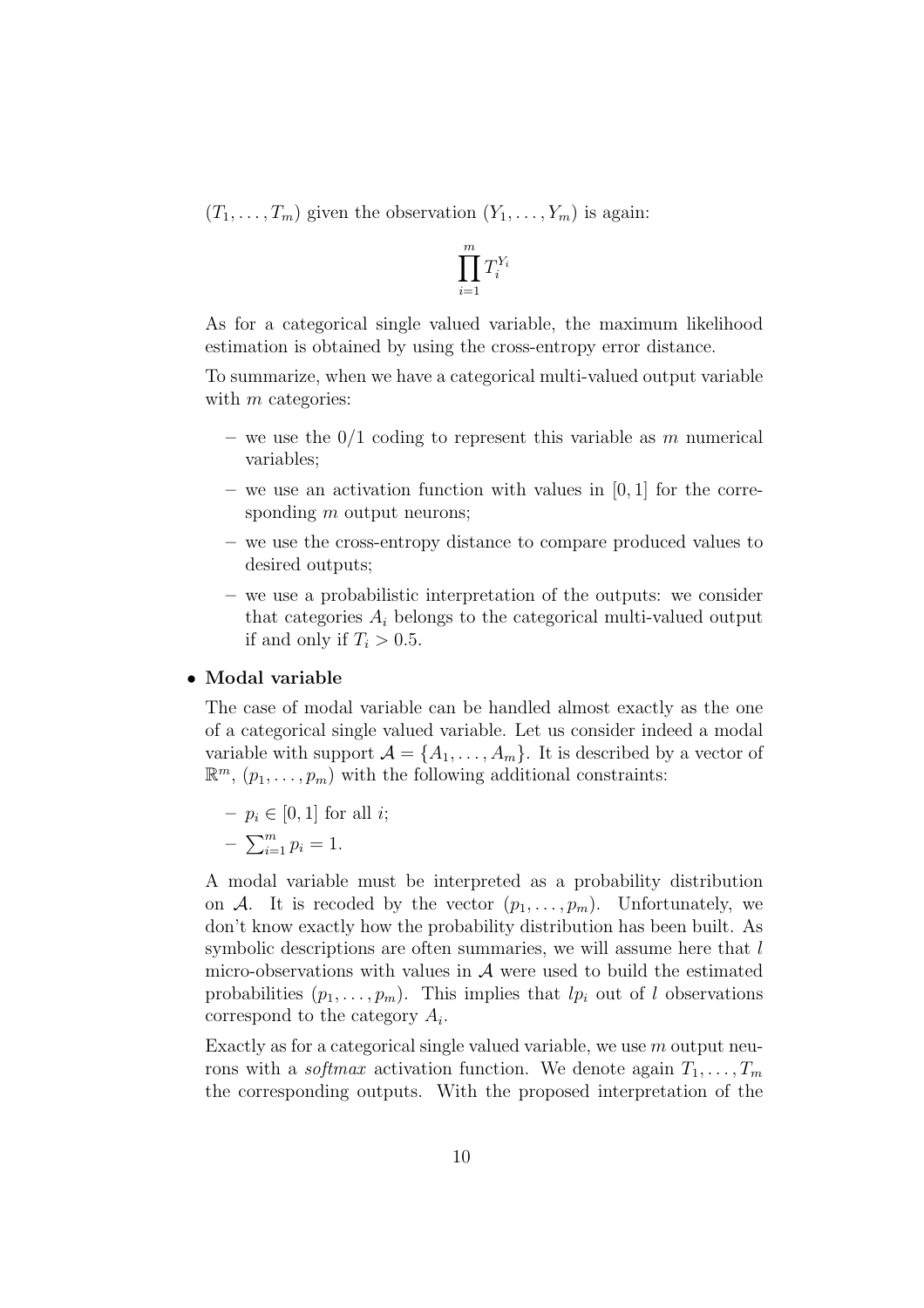variable, the likelihood of  $T_1, \ldots, T_m$  given the observation  $(p_1, \ldots, p_m)$ is (by construction  $lp_i$  are integers):

$$
\frac{l!}{(lp_1)!\dots (lp_m)!}T_1^{lp_1}T_2^{lp_2}\dots T_m^{lp_m}
$$

The maximum likelihood principle leads to the minimization of the following quantity:

$$
d(Y,T) = -l \sum_{i=1}^{m} p_i \ln T_i
$$

Of course, l might be removed from this cross-entropy like distance, but only if each considered value of the modal variable Y comes from l micro-observations. When the number of micro-observations depends on the value of the variable, we must keep this weighting in the error distance. Unfortunately, this value is not always available. When the information is missing, we can use the cross-entropy error distance without weight.

To summarize, when we have a modal output variable with  $m$  categories:

- we use the probabilities associated to the categories to translate the variable into  $m$  real valued variables;
- we use a *softmax* activation function for the corresponding m output neurons;
- we use the cross-entropy distance to compare produced values to desired outputs;
- when the information is available, we use the size of the microobservations set that has been used to produce the modal description as a weight in the cross-entropy distance;
- thanks to the *softmax* activation function, the output of the  $m$ neurons are probabilities and can therefore be directly translated into a modal variable.

## 3.4 Alternative solutions

Alternative solutions for interval valued inputs have been proposed in earlier works (Síma, 1995; Simoff, 1996; Beheshti et al., 1998). The basic idea of these works is to use interval arithmetic, an extension of standard arithmetic to interval values (see Moore, 1966). The main interest of interval arithmetic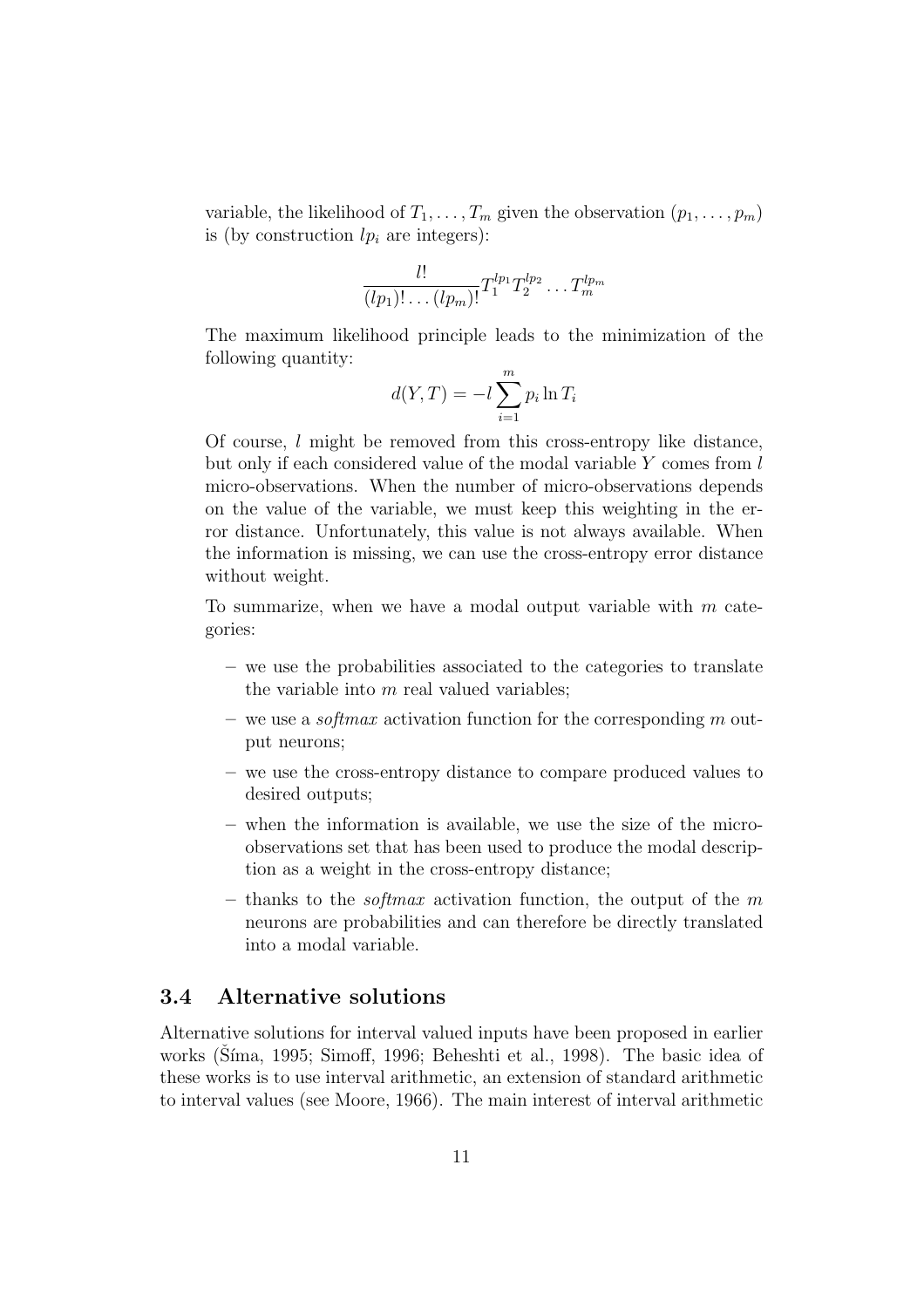is to allow to take into account uncertainty: rather than working on numerical values, we work on intervals centered on the considered numerical values.

Unfortunately, these approaches are not really suited to symbolic data. We showed in (Rossi and Conan-Guez, 2002) that a recoding approach provides better results than an interval arithmetic approach. The main reason is that extreme values in an interval do not always correspond to uncertainty. In meteorological analysis for instance, we cannot differentiate broad classes of climate simply by using the mean temperature: extreme values give valuable information, as a continental weather corresponds in general to important yearly variation around the mean, whereas oceanic weather corresponds to smaller yearly variation (see also section 5).

## 4 Open problems

## 4.1 High number of categories

It is unfortunately common to deal with categorical variables (or modal variables) with a lot of categories. The proposed recoding method introduces a lot of variables. The practical consequence is a slow training phase for the MLP. In some situations, when the number of categories is really high (100 for instance), this might event prevent the training from succeeding.

A possibility is to use a lousy encoding in which several categories are merged, for instance based on their frequencies in the data set. Unfortunately, it is very difficult to do this kind of simplification while taking into account target variables. Indeed, an optimal unsupervised lousy encoding might loose small details that are needed for a good prediction of target variables.

### 4.2 Multiple outputs

We have shown in section 3.3 how to deal with symbolic outputs. While we can handle almost all type of symbolic data, we have to be extremely careful when mixing symbolic outputs of different types. For instance, it is well known (see Bishop, 1995) that using the quadratic error distance for vector output corresponds to assuming that the noise is Gaussian, with a fixed variance and independent on each output. Departure from this model (for instance a different variance for each output) is possible but implies the modification of the error measure.

The problem is even more crucial when we mix different types of symbolic data. If we have for instance a numerical variable and a categorical single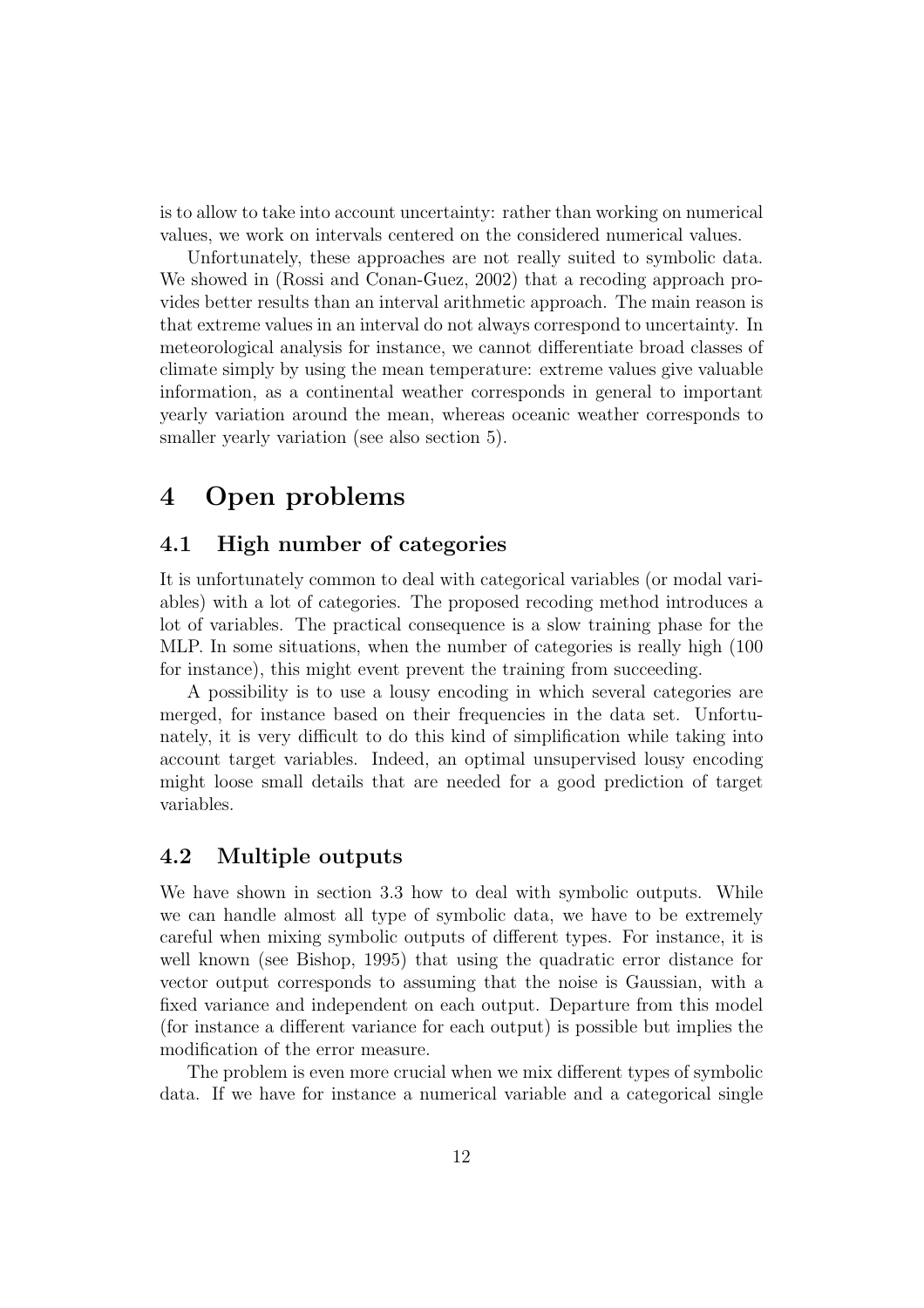valued variable, simply using the sum of a quadratic distance and of a crossentropy distance will seldom result in a maximum likelihood estimation of the parameters of the MLP. One has at least to take into account the variance of the noise of the numerical variable. Moreover, the basic solution will be to assume that the outputs are conditionally independent given the input, but this might be a very naive approach.

We do not believe that there is an automatic general solution for this problem and we insist on the importance of choosing a probabilistic model for the outputs in order to obtain meaningful results.

### 4.3 Other types of symbolic data

Our solution does not deal with additional structure in symbolic data. For instance, we don't take into account taxonomies or rules. A way to deal with taxonomies is to use a hierarchical recoding: the deepest level of the hierarchy is considered as a set of category for a categorical single valued variable which leads to a disjunctive coding. Values from higher levels of the hierarchy are coded as categorical multi-valued values that is by setting to 1 all categories that are descendant of the considered value.

Another limitation comes from the fact that we cannot deal with missing data: if a symbolic description is not complete for one individual (for instance one interval variable is missing for this individual), treatment of such individual by the MLP model is not possible. One solution to overcome this limitation is to apply classical imputation methods on recoded variables, i.e., to replace missing data by "guessed" values. Of course, some care have to be taken to respect the semantic of imputed variables. A naive method consists in replacing missing values by means of corresponding variables. A more sophisticated method relies on the k nearest neighbor (k-NN) algorithm: given a vector in which some coordinates are missing, we calculate its k nearest neighbors among vectors that do not miss these coordinates, and we replace missing values by averages of coordinates of the k nearest neighbors. Usually meta-parameter k is determined by cross-validation. It is also possible to use this kind of imputation methods directly at the symbolic level, i.e. before the recoding phase, if some generalized mean operator is available for the considered data (see Bock and Diday, 2000, for examples of such operators)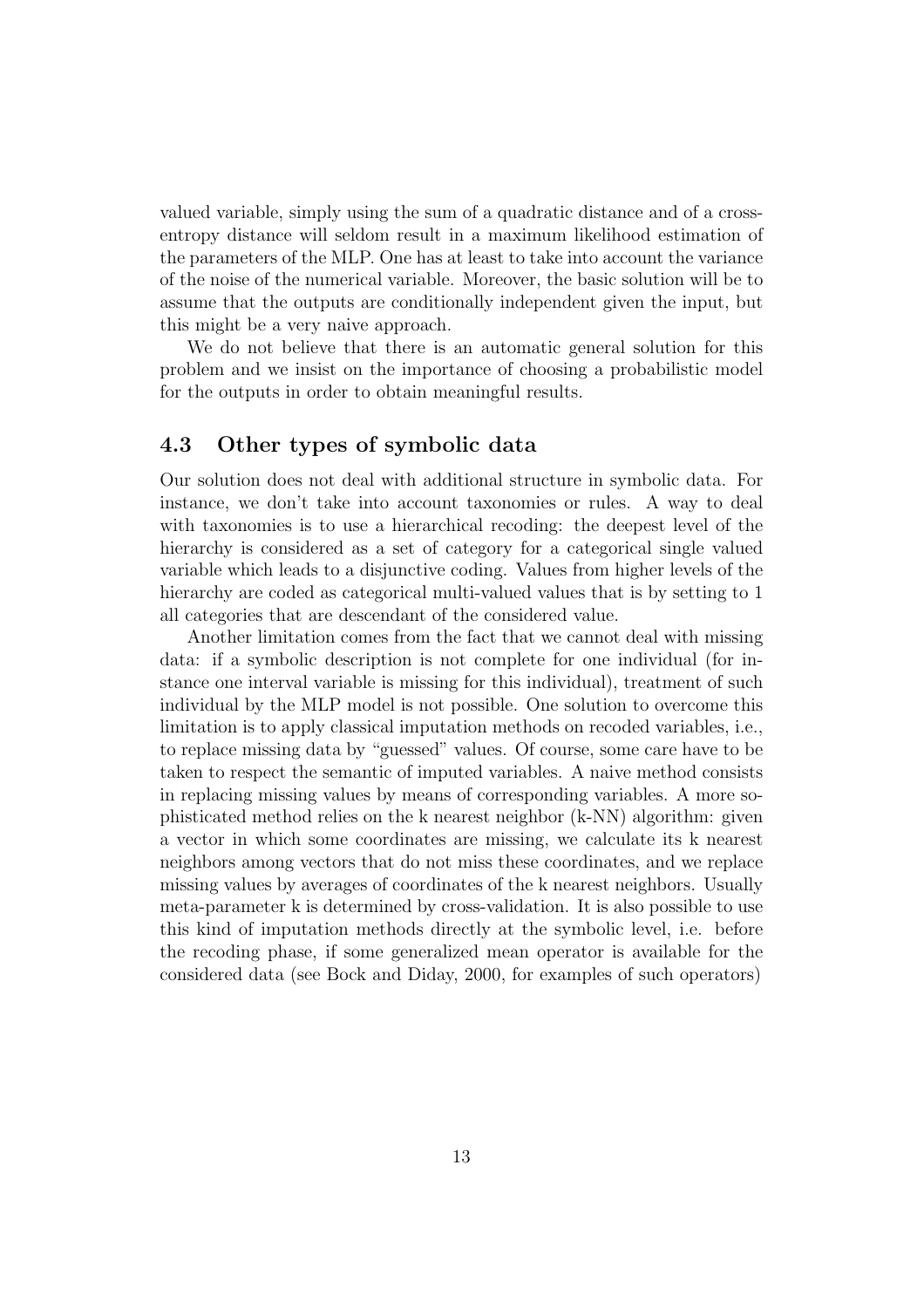# 5 Experiments

## 5.1 Introduction

In this section, we show on a semi-synthetic example how in practice neural net models and more precisely MLPs can process symbolic objects. Only the specific case of interval variables will be considered in these experiments (categorical multi-valued variables and modal variables will not be addressed here and require additional experiments). Results obtained in this specific example will allow us to tackle three important issues relative to treatment of data thanks to symbolic objects:

- benefits of symbolic objects over standard approaches: symbolic approaches allow to represent data thanks to richer and more complex descriptions compared to standard approaches (for instance the mean approach where data are simply averaged). We have seen in the beginning of this chapter that these complex descriptions imply some specific adaptations of neural net models (adaptation of the activation function, careful use of the weight decay technique, etc.). Moreover, in some cases, the model complexity (which is related to the number of weights) can be higher in the case of symbolic approaches than in the case of standard approaches: indeed a categorical single valued variable with a high number of categories implies a high dimensional input, and therefore a high number of weights. As a direct consequence, estimation of neural net models can be more difficult when dealing with symbolic objects. It is therefore legitimate to wonder if symbolic approaches are worthwhile. In the proposed example, we show that they are indeed very helpful: model performances are improved thanks to symbolic objects.
- difficult choice of the coding method: in many real world problems, the practitioner has at its disposal the raw data, that is, primary data on which no preprocessing stages have been applied. He is therefore free to choose the best coding method to recode such data into symbolic objects: for instance he can recode the raw data into modal variables, or into intervals according to the problem nature. For each of these recoding methods, some meta-parameters have to be set up: for instance in the case of modal variables, it is up to the practitioner to choose the number of categories. In the case of interval variable, he has to decide which of the bound based coding and of the mean and length coding is more appropriate. As we will see in the proposed experiments, such choices have noticeable impact on model performances.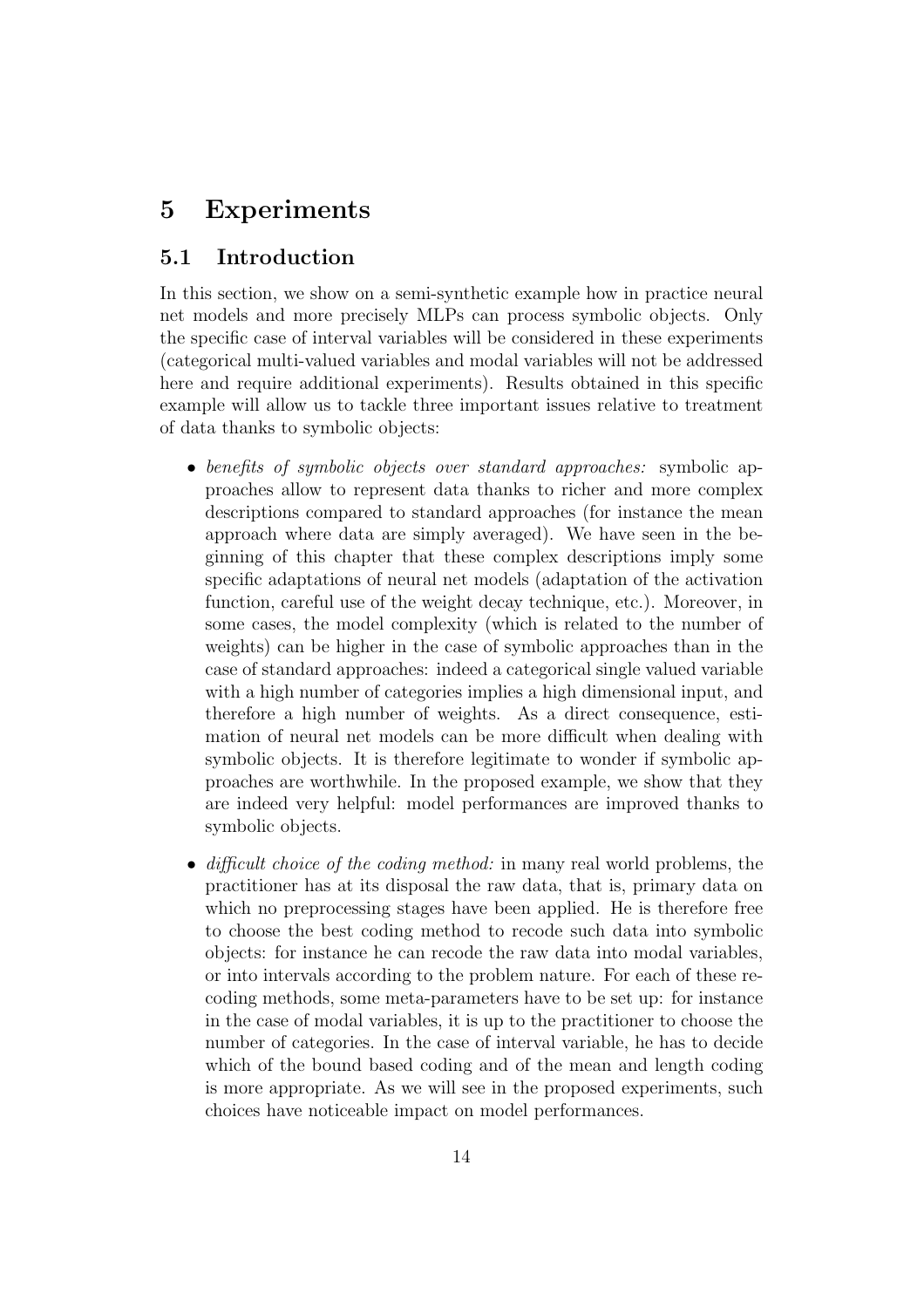• low quality data and robustness of models: finally, it is not uncommon in many real world problems to have to deal with low quality raw data, that is, data with missing values or with noisy measurements. It is therefore tempting to wonder if symbolic approaches can cope successfully with such data. Once again, proposed experiments will allow to address this problem: symbolic approaches perform better when dealing with low quality data than standard approaches.

## 5.2 Data Presentation

In order to address the different issues described above, we have chosen a synthetic example based on real world data: we consider climatic data from China published by the Institute of Atmospheric Physic of Chinese Academy of Sciences (Beijing) (see Shiyan et al., 1997). This application concerns mean monthly temperatures, and total monthly precipitations observed in 260 meteorological stations spread over the Chinese territory. In these experiments, we restrict ourselves to the year 1988: each station is therefore described by a single vector (12 temperatures and 12 precipitations). Moreover, we have the coordinate of all the stations (longitude and latitude).

As the goal of this chapter is to show how in practice we can process symbolic objects thanks to neural net models, we represent meteorological information related to each station thanks to symbolic objects (only interval variables are considered in this application). The goal of these experiments is then to infer from the meteorological description of each station (which can be symbolic or not), its location in China (longitude and latitude). This problem is not a real practical application, but it has two interesting characteristics:

- first, inference of station location is quite a difficult task, as it is obviously a ill-posed problem. Indeed, we try to model thanks to a MLP the inverse of the function which maps station location to meteorological description. As this function is not a one to one mapping, (two stations located far away one from the other in China can have very similar meteorological descriptions), the inverse function is therefore a set-valued function, which is very difficult to model thanks to standard techniques. We will see that MLPs based on symbolic objects perform better in this case than standard approaches.
- secondly, the data are not native symbolic data and we have access to underlying raw data. This allows to study the effect of the coding on model performances. Moreover, as we are interested in robustness of symbolic approaches when dealing with low quality data, we can intentionally degrade the original data, and then study consequences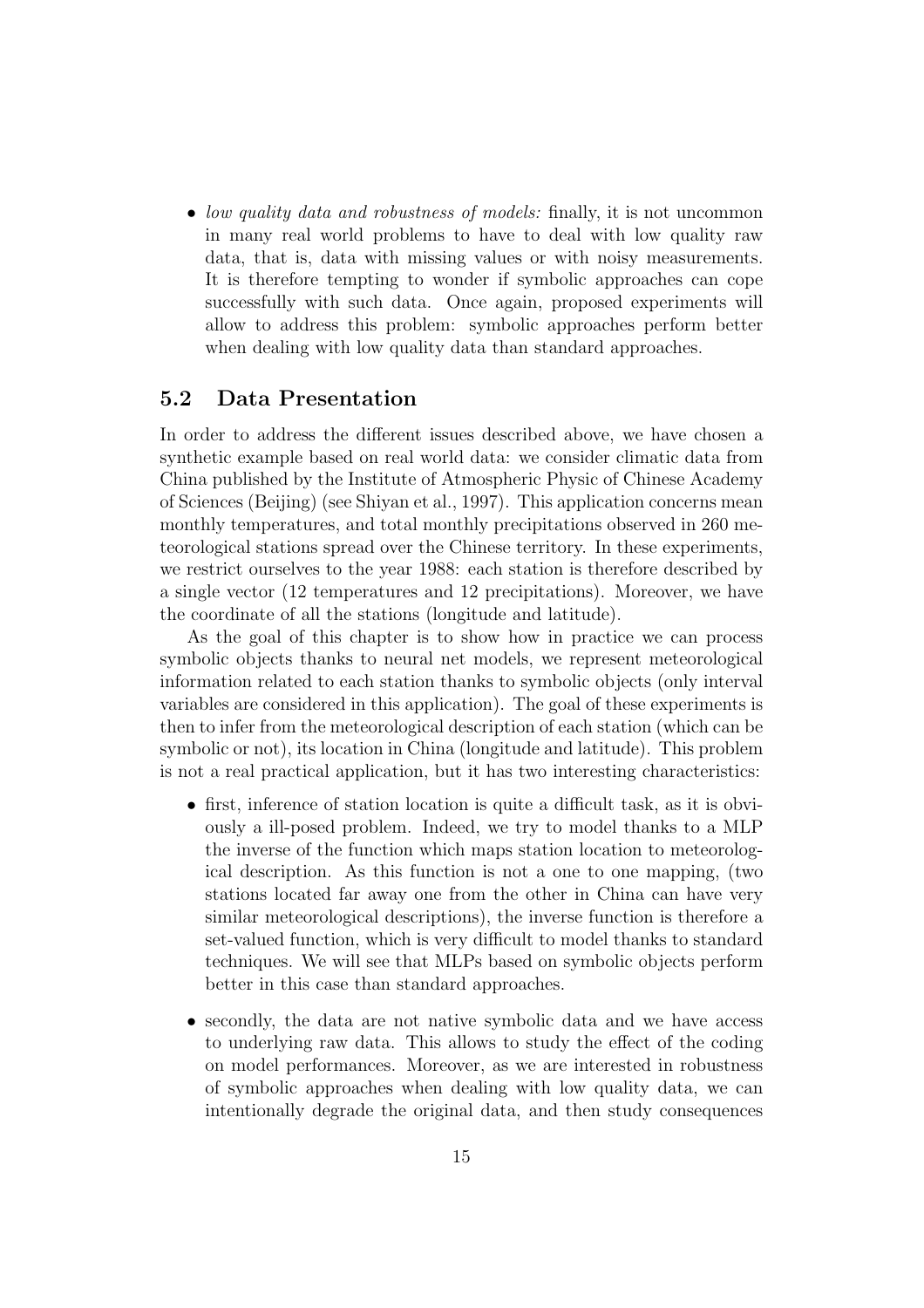on model performances (we remove from original data some chosen values). Experiments will show that thanks to symbolic approaches, models estimated on high quality data (data with no missing values), have correct performances on low quality data.

## 5.3 Recoding Methods and Experimental Protocol

We consider four different experiments corresponding to standard and symbolic approaches (the first two one can be considered as standard approaches, whereas the last two one are symbolic approaches):

- in the first experiment, we simply process the raw data. Therefore, the input of the MLP model is a vector of 24 coordinates (the 12 temperatures and the 12 precipitations associated to a given station over one year). It is worth noticing that in this experiment the model complexity is quite high, as the number of weights is directly linked to the input dimension (24 in this case).
- in the second experiment, we aggregate temperature data and precipitation data thanks a simple averaging. Therefore, in this case, each station is described by a two-dimensional vector:  $temp_{mean}, precip_{mean}$ ).
- in the third experiment, temperature data as well as precipitation data are recoded into intervals. In this case, each station is described by its extrema: ([ $temp_{min}$ ,  $temp_{max}$ ], [ $precip_{min}$ ,  $precip_{max}$ ]). Input dimension of the MLP model is 4, as each pair of intervals is submitted as a four dimensional vector.
- finally, in order to explore different coding methods, we submit to the MLP model the mean and the standard deviation of each variable. This corresponds to a robust interval coding in which the length is estimated thanks to the standard deviation rather than using the actual extreme values. Each station is therefore described by  $temp_{mean}, temp_{sd}, precip_{mean}, precip_{sd}$ . Input dimension of each MLP is 4.

In all the experiments, we use two distinct MLPs: one for the longitude inference, and one for the latitude inference. Of course, it would have been possible to infer the location (longitude and latitude) as a whole by a unique MLP. As we will see in the experiments, such approach is not well adapted to the problem nature: indeed, latitude inference is much easier than longitude inference. Therefore, in order not to penalize one problem over the other, we decided to keep problems separated.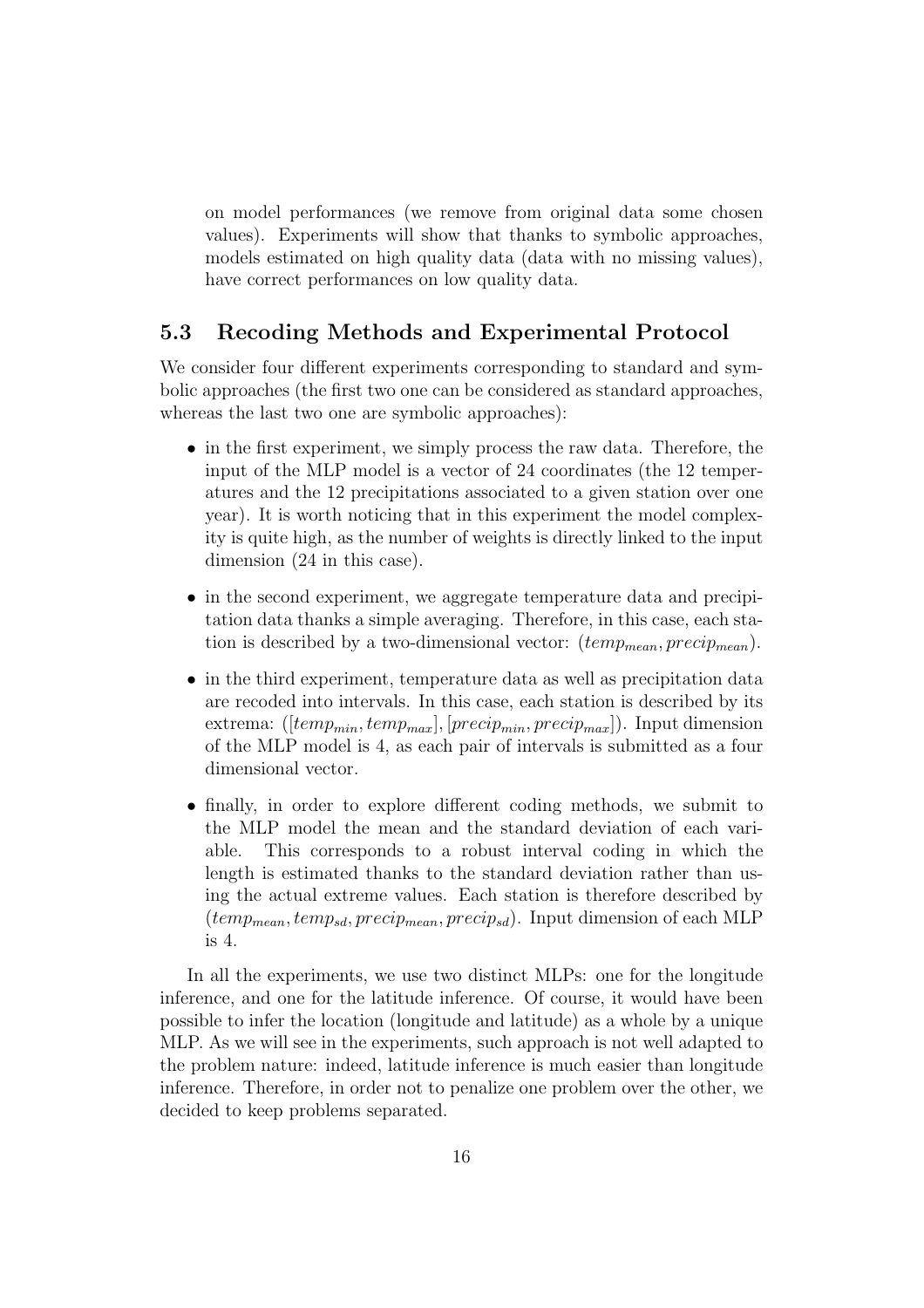All the MLPs in this application have a single hidden layer. We test different size for the hidden layer: 3, 5, 7, 10, 15, 20, 30 and 40 hidden neurons. In order to estimate models and to compute a good estimate of their real performances, the whole data set is split into three parts: the training set which contains 140 stations. This set is used to estimate model parameters thanks to a standard minimization algorithm (a conjugate gradient method). The error criterion is the quadratic error. The second part of the data set is the validation set (60 stations) which is used to avoid over-fitting: the minimization algorithm is stopped when the quadratic error on this validation set is minimum. For each experiment, the minimization is carried out 10 times: the starting point is randomly chosen at each time. The best architecture (the number of hidden neurons and the values of the weights) is chosen according to the quadratic error on the validation set. Finally, as error on validation set is not a good estimate of model real performances, we compute the mean absolute error in degree on the test set (60 stations).

Table 1 summarizes performances obtained in the different experiments:

| Inputs           | Longitude | Latitude | Number of weights |
|------------------|-----------|----------|-------------------|
| Full data $(24)$ | 4.07(3)   | 1.27(30) | 860               |
| Mean             | 7.31(30)  | 2.51(17) | 190               |
| Mean & StdDev    | 4.91(20)  | 1.34(25) | 272               |
| Min $&$ Max      | 4.73(25)  | 1.56(40) | 392               |

Table 1: Mean absolute error in degree and architecture complexity

These results clearly show that longitude inference is a more difficult task than latitude one: indeed, in the latter, model accuracy is close to 1 degree, whereas in the former the accuracy is at best 4 degrees. On the whole data set , the range for longitude is 56 degrees and the range for latitude is 34.23 degrees. This means that the best relative error for latitude is less than 4% whereas it is more than 7% for longitude.

This difference can be partly explained by analyzing precisely characteristics of the Chinese climate: due to its large surface, it exists a large diversity of climates in China (cold dry weather to hot wet weather). If we focus on the temperature and the precipitation, some geographical inference can be made. The mean yearly temperature is of course very informative on the station latitude (south is hot, north is cooler). However, the coldest region of China is Tibet (south-west), which is not located in the north of China. The total yearly precipitation is informative on the axis Xinjiang (northwest) - Guangzhou (south-east): The Xinjiang region is very dry, whereas Guangzhou city has a very wet climate (monsoon). Therefore we can see that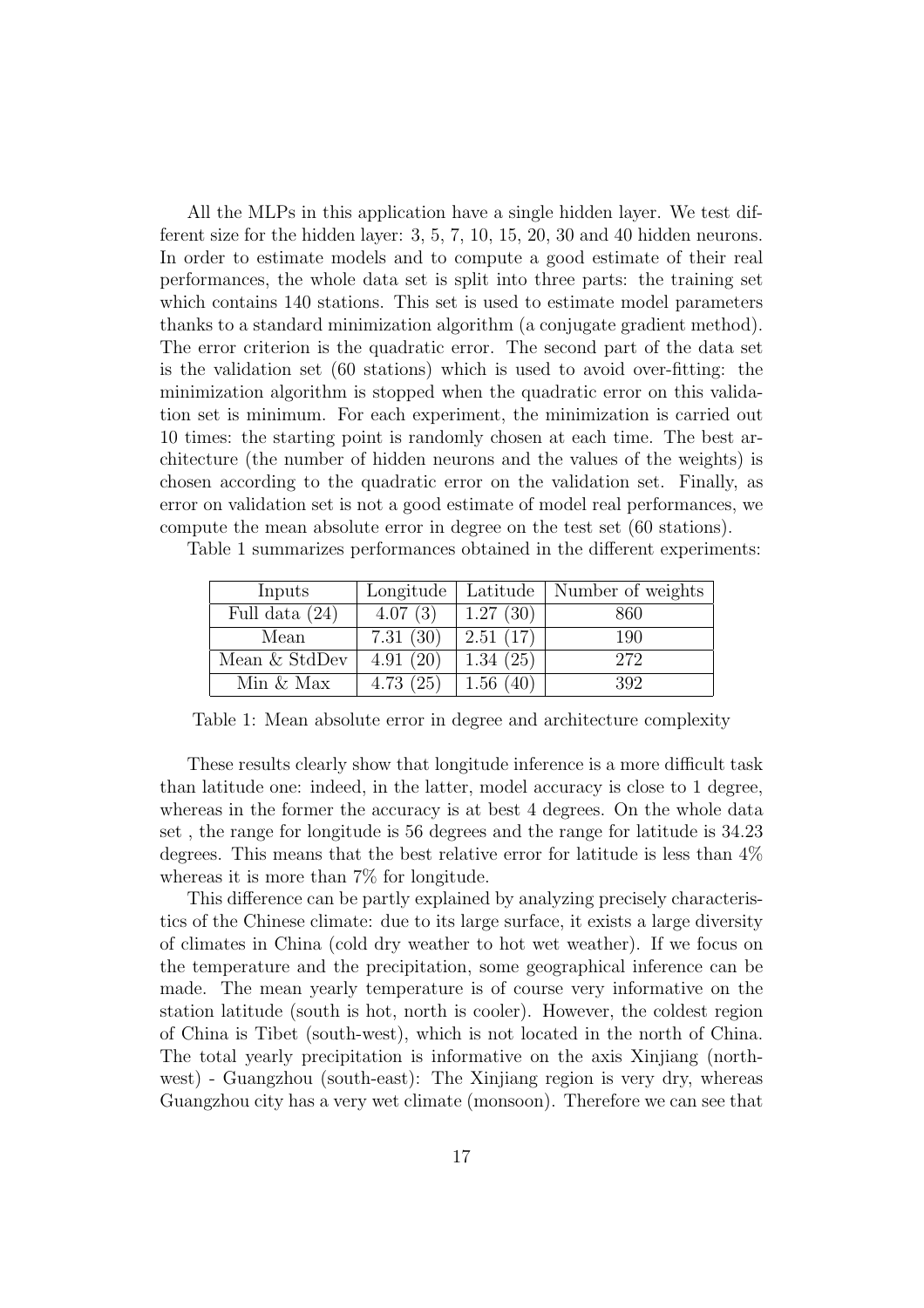both variables contribute quite obviously to the inference of the latitude. For the longitude case, accuracy is not as good, as both variables don't bring as much information on this axis east-west.

If we study now performances of the different approaches, we can see that the full data approach gives the best performances. Performances of symbolic approaches  $((min, max)$  and  $(mean, sd))$  are quite good too, and very close to those of the full data approach. Finally the mean approach gives the worst results. This leads to the following remarks:

- first, only approaches which are able to model the variability of the meteorological phenomenon over one year can achieve good performances. Indeed, if two distant stations have similar mean temperature and mean precipitation, then the mean approach can't infer their locations accurately. This is the case for example for the cities of Urumqi and Harbin. Urumqi is located in the north-west of China, and Harbin is located in the north-east of China. Urumqi has a continental climate with very hot summer and very cold winter, whereas Harbin has an oceanic climate with cool summer and chilly winter. However, both cities have quite similar mean temperature and mean precipitation over one year. Therefore, the mean approach can't infer accurately their location. In the case of the other approaches (full data approach and symbolic approaches), the variability of the meteorological phenomenon is preserved in the description (for instance, as explained before, for the temperature description, interval length is greater for continental climates than for oceanic climates), which leads to better performances.
- Even if the full data approach leads to some slight performance improvements over symbolic approaches, the latter should be preferred over the former in practical situations. Indeed, in the case of the full data approach, input dimension is quite high (input dimension is 24), which implies a high number of parameters for the model (860 weights). In the case of symbolic approaches, important information available in original data, such as variability, have been summarized thanks to a compact description. We can see that this data reduction doesn't impaired too much performances. Moreover, model complexity is lower compared to the full data approach (272 for the (mean, sd) coding and 392 for the  $(min, max)$  coding), which leads to faster estimation phase.
- finally, no advantages appears between the two symbolic representation. The  $(min, max)$  coding and  $-mean, sd$  coding give quite similar results. We will see nevertheless in the next section, that both coding are not strictly equivalent.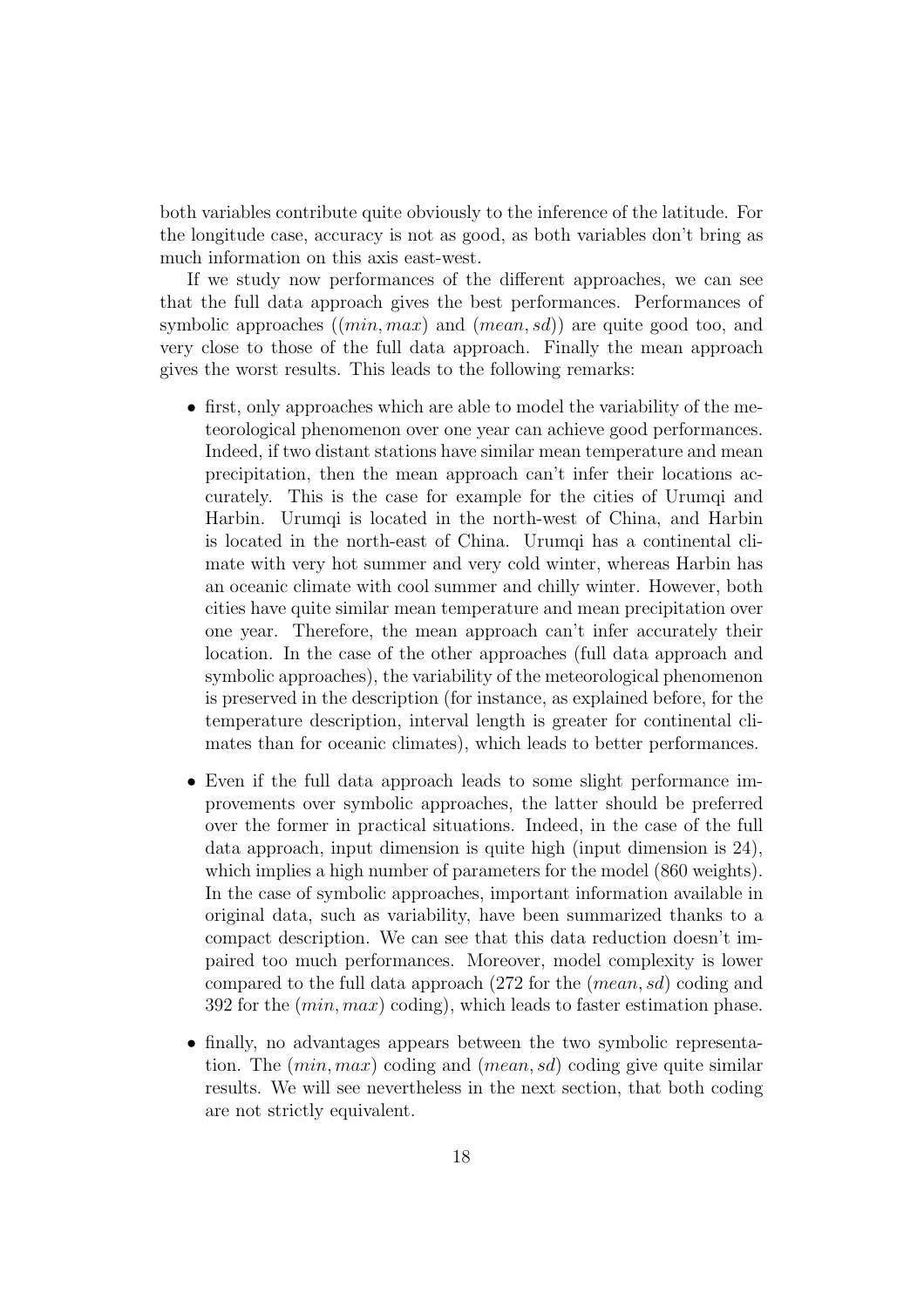

Figure 1: Model inferences vs true station locations: full data

In order to illustrate the behavior of the different approaches, we represent for each approach model inferences versus true station locations on different maps (figures 1,2,3,4). Triangles represent the location of the 60 stations which belong to the test set. Segments represent the location inferred by the model. In each figure, we can see that segments tend to be horizontal, which corroborates the fact that longitude inference is more difficult than latitude one.

## 5.4 Low Quality Data

We have seen in the previous section, that the full data approach and symbolic approaches achieve quite similar performances on the Chinese data example. The only advantage at this point of symbolic approaches is that the model complexity (number of weights) is lower in this case. The goal of this section is to show that models based on symbolic objects are much more robust to low quality data (data with missing values or with noisy measurements) than those based on the full data approach. More precisely, for each approach (standard and symbolic), we consider the MLP model estimated in the previous section: this estimation was carried out with high quality data (no missing values). Our goal is to study performances of this model when unseen data with missing values (low quality data) are submitted.

In order to investigate the robustness of the different approaches, we in-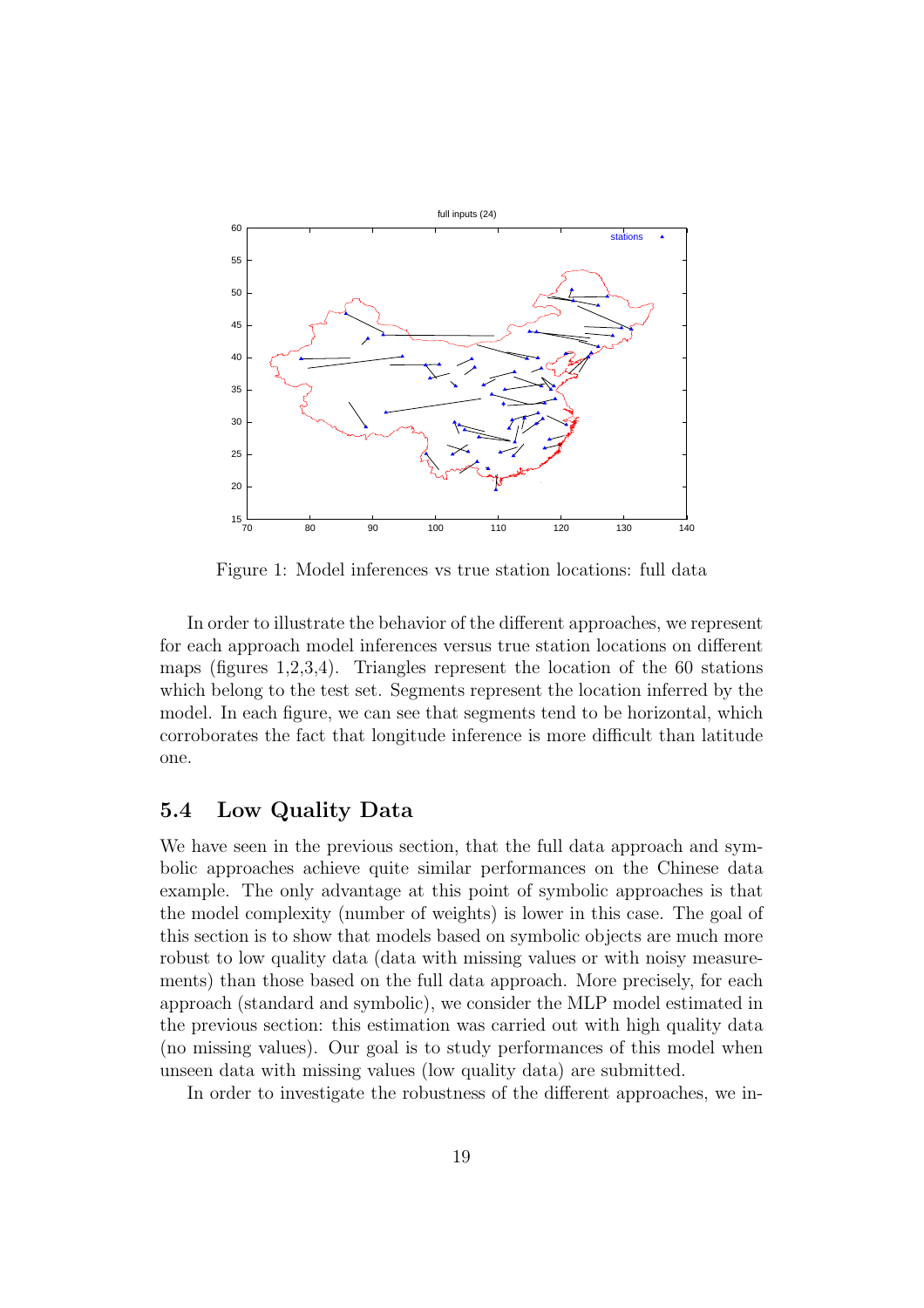

Figure 2: Model inferences vs true station locations: mean approach



Figure 3: Model inferences vs true station locations: min & max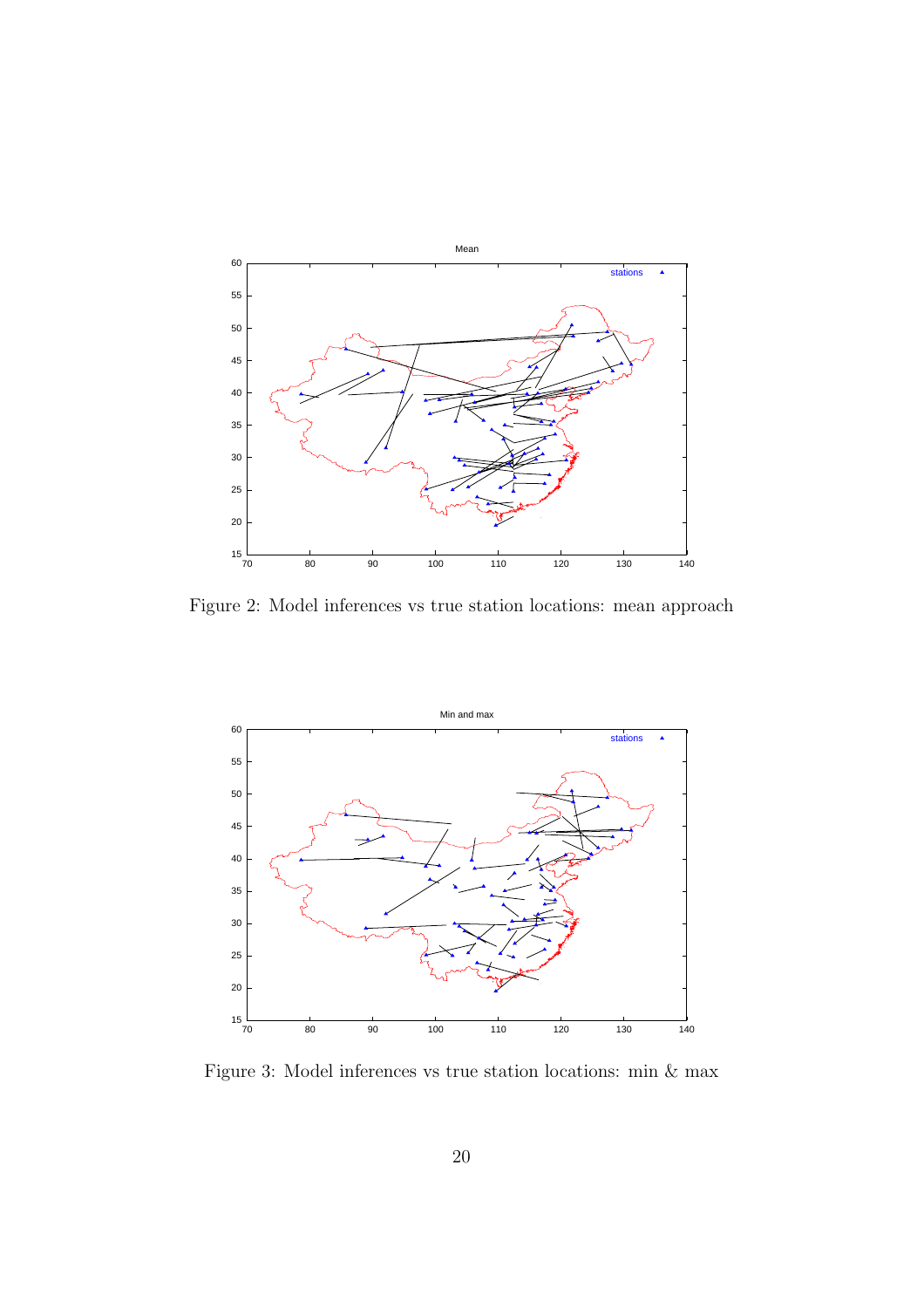

Figure 4: Model inferences vs true station locations: mean & standard deviation

tentionally degrade the Chinese data which belong to the test set (the training set and the validation set are not considered in this section, as we use the models which have been estimated in the previous section). Data degradation is done 3 times: the first degradation leads to data with mid-quality (half values are missing). The second degradation leads to low quality data (two thirds are missing), and finally the last degradation leads to very low quality data (three quarters are missing). Data degradation is done according to the following protocol: we consider for each meteorological station the temperature vector (12 coordinates) and the precipitation vector (12 coordinates). For the first degradation, we remove regularly one coordinate out of 2 for each vector (coordinates 2, 4, 6, 8, 10, 12 are missing values). Therefore the temperature vector is now a 6-dimensional vector, just as the precipitation vector. For the second degradation, we remove regularly 2 coordinates out of 3 from the original data, and the dimension of each vector is 4 (coordinates 2, 3, 5, 6, 8, 9, 11, 12 are missing values). Finally, in the third experiment we remove regularly 3 coordinates out of 4, and the dimension of each vector is 3 (coordinates 2, 3, 4, 6, 7, 8, 10, 11, 12 are missing values).

Models based on mean, min-max or mean-standard calculation can be applied directly to these new data. All we have to do is to recompute each of these quantities with the remaining values. For the full data approach, direct treatment is not so simple, as MLP models have an input dimension of 24,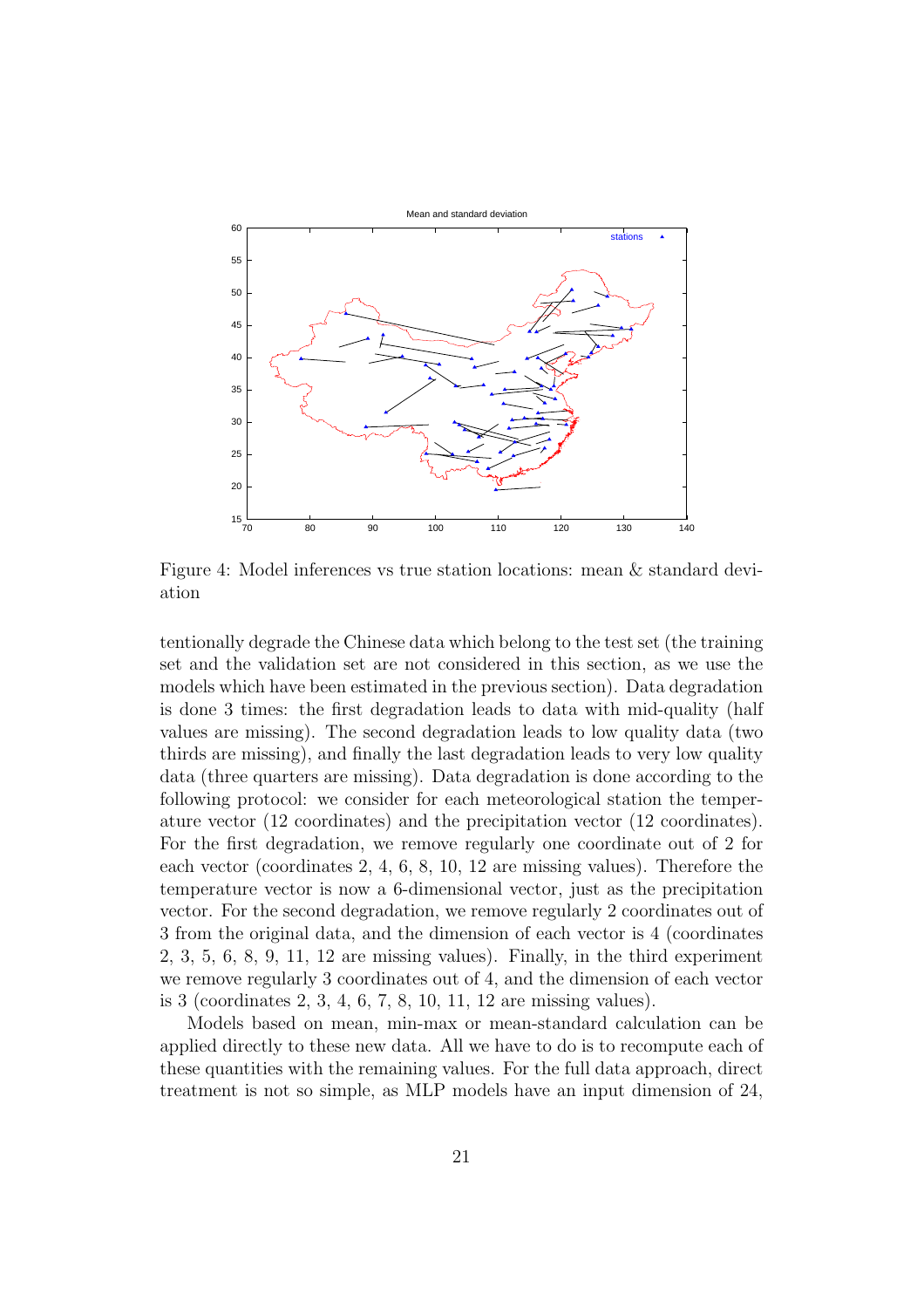which is incompatible with the data dimension (12 for the first degradation, 8 for the second degradation and 6 for the third degradation). Therefore, in order to submit these data to the full data model, we must replace each missing value by an estimate. Many well-known missing value techniques can be applied in order to compute these estimates. In order not to penalize the full data approach, we choose to replace missing values by new values computed thanks to linear interpolation. For sake of clarity, we denote  $c_i$  the  $i^{th}$  coordinate. For the first degradation, coordinates  $c_2$ ,  $c_4$ ,  $c_6$ ,  $c_8$ ,  $c_{10}$ ,  $c_{12}$  are missing. Coordinate  $c_2$  is replaced by  $(c_1 + c_3)/2$ . We proceed the same way for coordinates  $c_4$ ,  $c_6$ ,  $c_8$ ,  $c_{10}$ . For coordinate  $c_{12}$ , we make use of the periodic aspect of the climate: coordinate  $c_{12}$  is replaced by  $(c_1 + c_{11})/2$  (December is computed thanks to November and January of the same year). For the second degradation, we have  $c_2 = (2c_1 + c_4)/3$  and  $c_3 = (c_1 + 2c_4)/3$ , and so on for coordinates  $c_5$ ,  $c_6$ ,  $c_8$ ,  $c_9$ ,  $c_{11}$ ,  $c_{12}$ . Finally for the third degradation, we have  $c_2 = (3c_1 + c_5)/4$ ,  $c_3 = (c_1 + c_5)/2$  and  $c_4 = (c_1 + 3c_5)/4$ , and so on for coordinates  $c_6$ ,  $c_7$ ,  $c_8$ ,  $c_{10}$ ,  $c_{11}$ ,  $c_{12}$ .



Figure 5: data quality reduction: latitude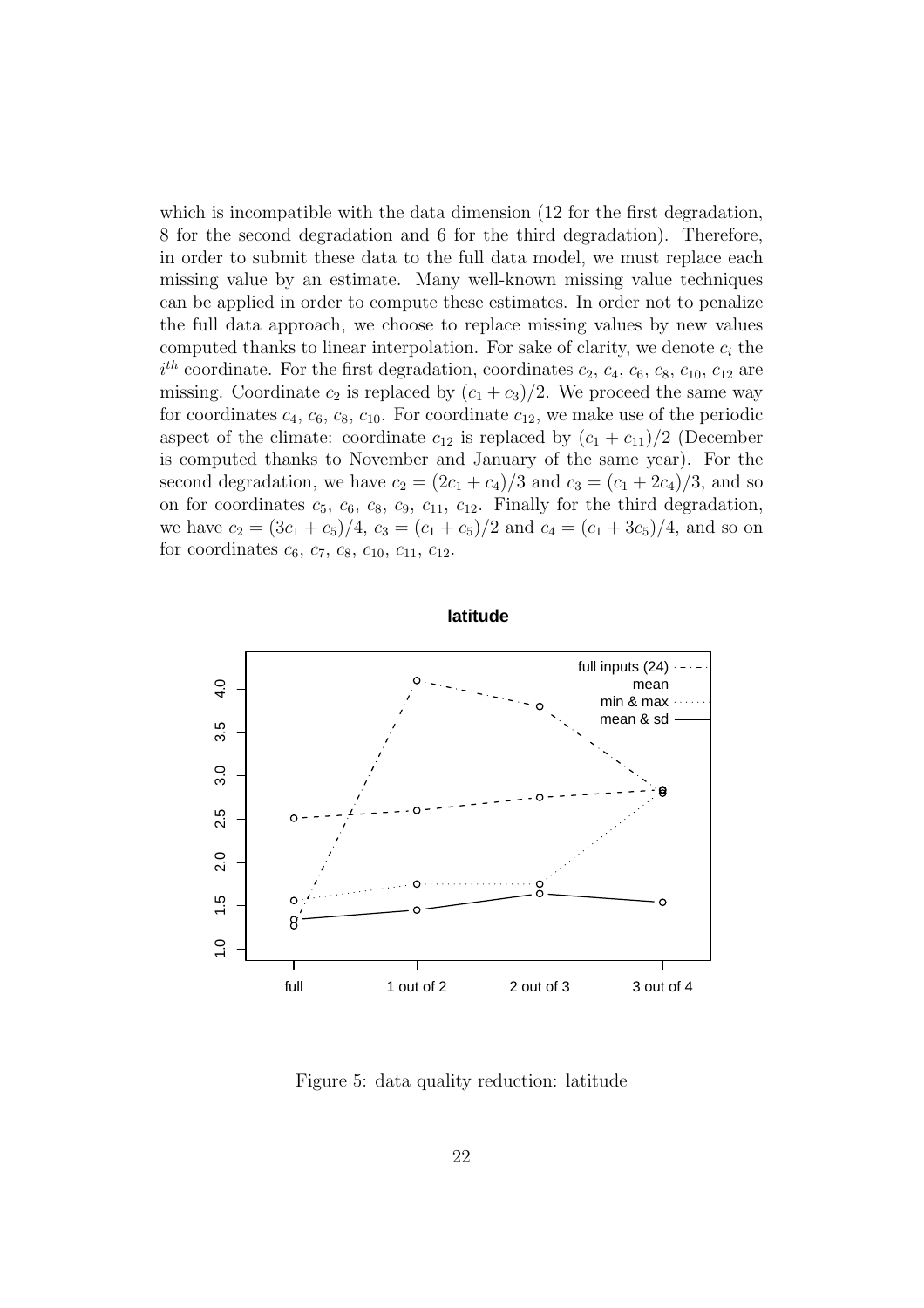For each of the models estimated in the first experiments, we compute the mean absolute error on the modified test set. Figure 5 summarizes performances obtained by the different approaches for the inference of station latitude in respect to the data degradation level. Figure 6 do the same for the longitude.



Figure 6: data quality reduction: longitude

Results obtained by the different approaches leads to the following remarks:

• first we can see that the full data approach is very sensitive to data quality compared to the other approaches. Indeed, data degradation impairs strongly performances (error evolves from 4.07 degrees to 12.4 degrees for the longitude when half values are missing, and meanwhile error evolves from 1.27 degrees to 4.1 degrees for the latitude). Other approaches are not impacted in these proportions for the same degradation. We can see there the outcome of using complex models, that is, models with a large number of weights: if the submitted data are close to the training data, the model achieve good performances. However, if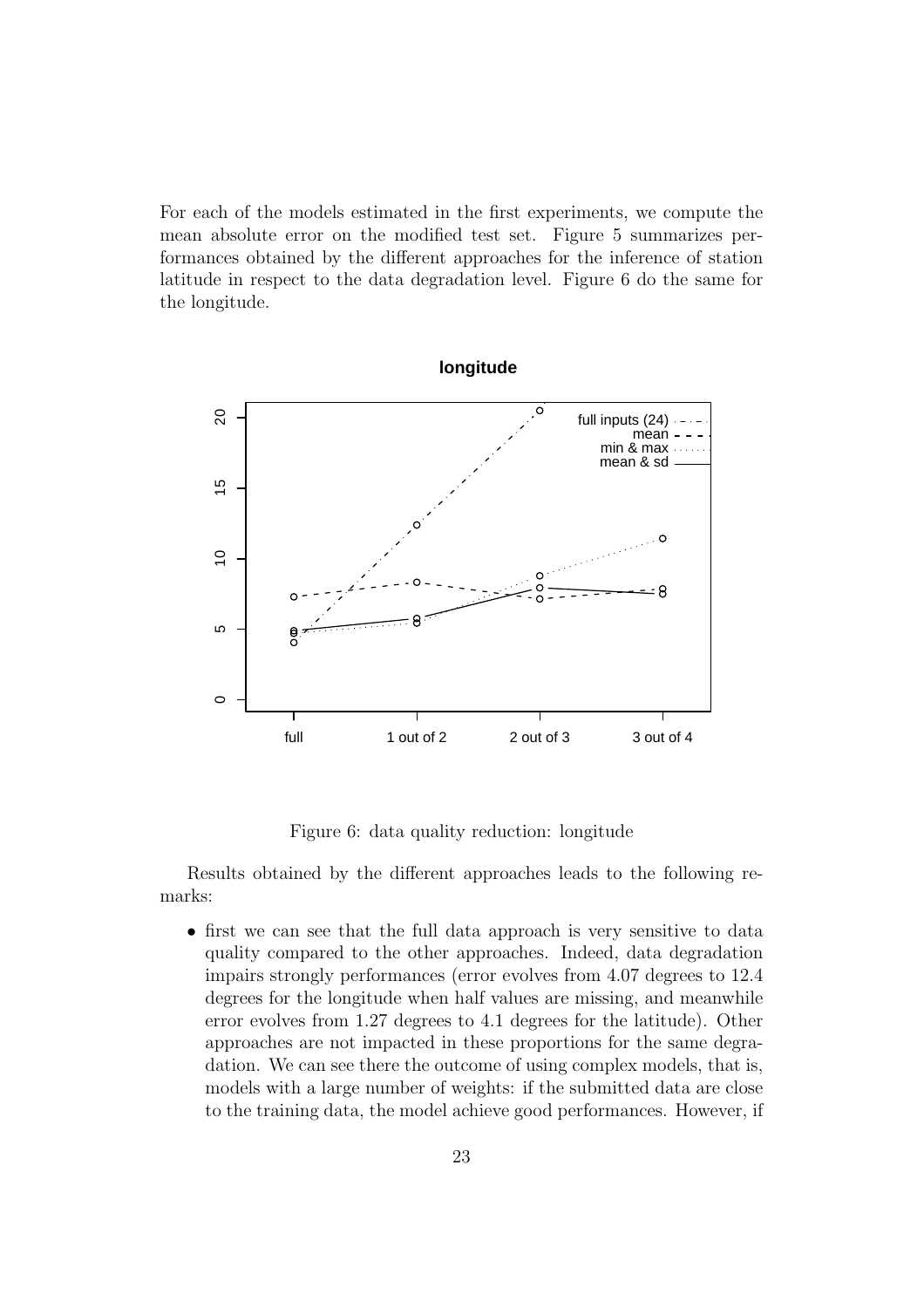submitted data differs too much from the training data, performances fall down.

- we can see that performances achieved by the mean approach are quite uniform in respect to data degradation. Nevertheless, symbolic approaches outperform the mean approach in almost all cases. Once again, descriptions obtained thanks to a simple averaging are too poor, which avoid MLP models from making accurate inferences.
- finally, we can see that the symbolic approach based on the  $(mean, sd)$ estimation is more robust than the one based on the  $(min, max)$  estimation. We can explain this result by the fact that the  $(min, max)$ estimation is more sensitive to out-layers (month with unusual temperature for instance) than the *(mean, sd)* estimation. This dependency has noticeable consequences on model inferences. We can conclude therefore that the *(mean, sd)* estimation should be preferred in all cases.

# 6 Conclusion

We have proposed in this chapter a simple recoding solution that allows to use arbitrary symbolic inputs and outputs for multilayer perceptrons. We have shown that traditional techniques, such as weight decay regularization, can be easily transposed to the symbolic framework. Moreover the proposed approach doesn't necessitate specific implementation: standard neural net toolbox can be used to process symbolic data. Experiments on semi-synthetic data have shown that neural processing of intervals gives satisfactory results. In future works, we plan to extend these experiments to categorical multivalued variables and modal variables in order to validate all the recoding solutions. Finally, we plan also to study more precisely the adaptation of standard imputation methods (mean approach and k nearest neighbor approach) to the symbolic framework, especially by comparing imputation on recoded variables versus imputation on symbolic variables using symbolic mean operators.

## References

M. Beheshti, A. Berrached, A. de Korvin, C. Hu, and O. Sirisaengtaksin. On interval weighted three-layer neural networks. In Proceedings of the 31 Annual Simulation Symposium, pages 188–194. IEEE Computer Society Press, 1998.